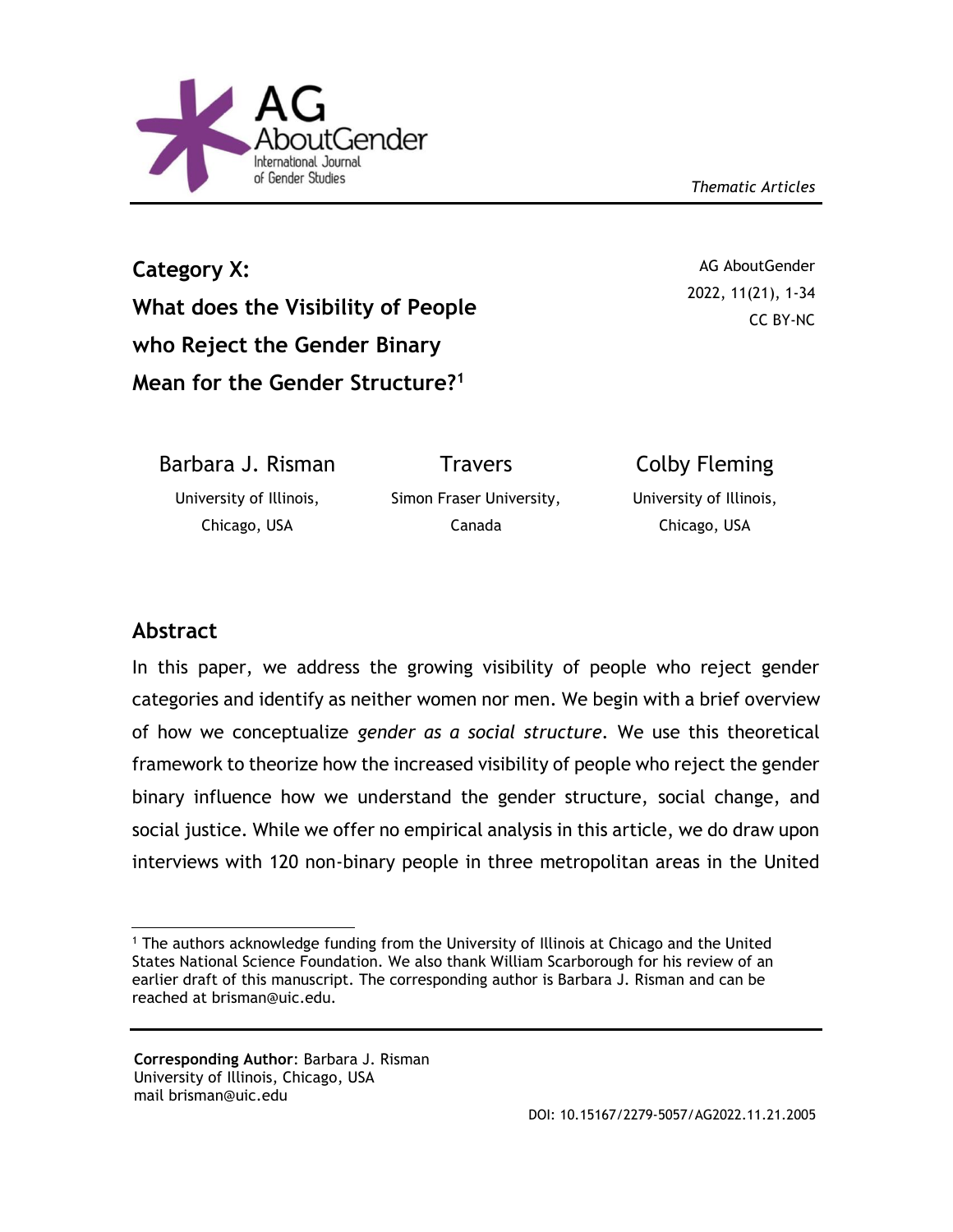States and interviews that are in process in Italy and Spain. We discuss the possibility that those who reject gender categories may increase freedom from gendered expectations for everyone, but also the possibility of backlash to increased visibility of gender non-conformity. We conclude the paper with an argument that the future of feminism as a social movement should be aimed at liberation from gender itself.

\_\_\_\_\_\_\_\_\_\_\_\_\_\_\_\_\_\_\_\_\_\_\_\_\_\_\_\_\_\_\_\_\_\_\_\_\_\_\_\_\_\_\_\_\_\_\_\_\_\_\_\_\_\_\_\_\_\_\_\_\_\_\_\_\_\_\_\_\_\_\_\_\_\_\_\_\_\_\_\_\_\_\_\_\_\_\_\_

**Keywords**: gender structure, non-binary people, gender non-conformity, social change, feminist movement.

The 21<sup>st</sup> Century has brought many changes to gender politics just as too much has stayed depressingly the same. Gender inequality remains everywhere even as some improvement in women's status has been made. But there is a new and growing restlessness with how we understand, and live, our gendered lives. While there may be some societies with multiple gender categories in non-western settings, there is a glimpse of a new paradigm emerging, as some, (mostly) young people in the West begin to reject gender categories entirely<sup>2</sup>. We see social movements all around the globe demanding "Category X" on official document from driver's licenses to passports, to indicate a person who does not identify as either a woman or man. Countries that now accept gender neutral passports range from Pakistan to Canada to the Netherlands. While as of now, only a small proportion of people identify between or outside of the gender binary, the implications of doing so are quite revolutionary. Or could be. Will gender inequality persist in spite of an increase in non-binary options? Or in other words, how does gender inequality work if gender is not a binary? Will men and masculine people simply continue to be

 $<sup>2</sup>$  Non-binary people may always existed, we take care to note, but the emergence of non-binary</sup> people as visible minority in the West is a recent phenomenon.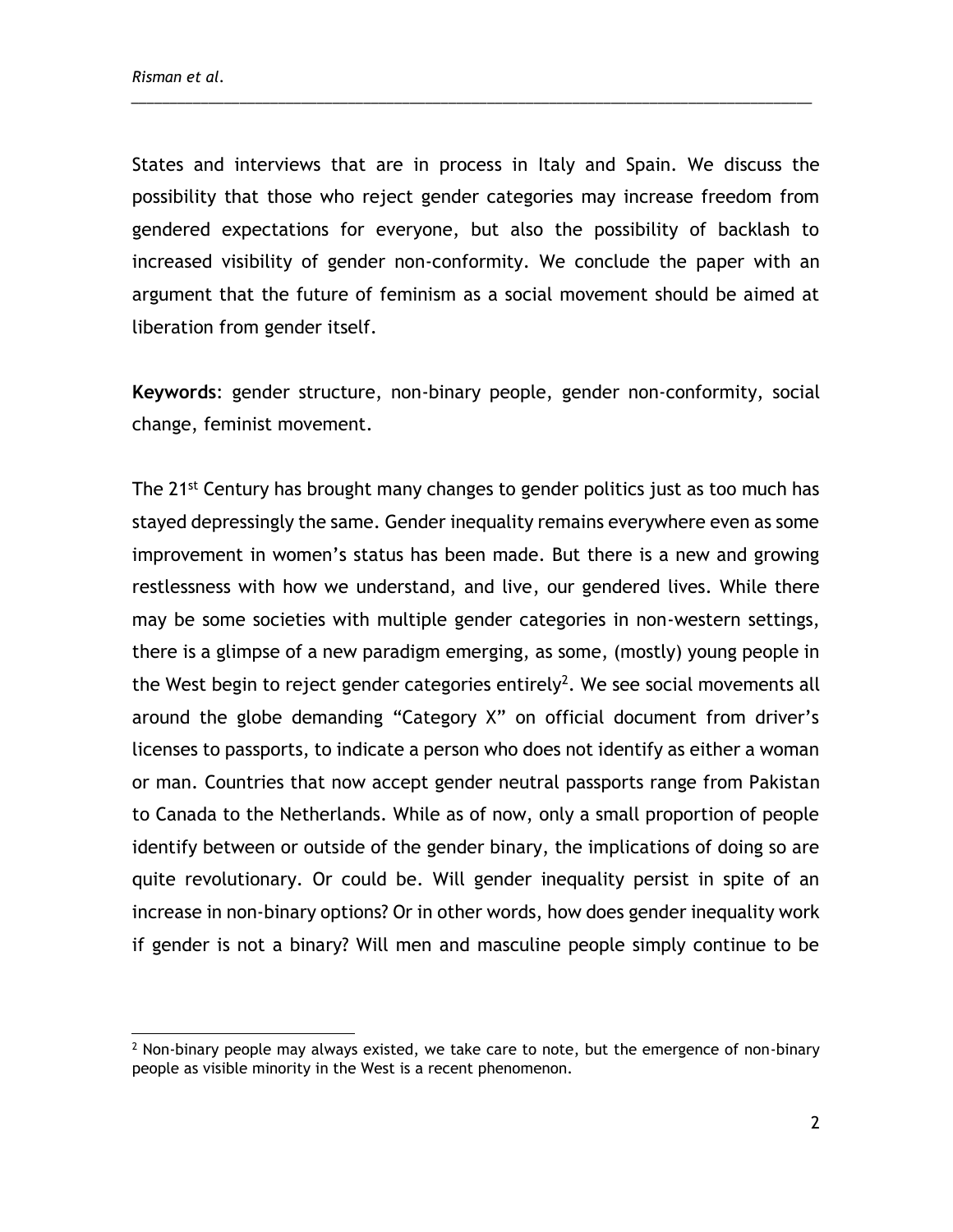privileged over both women, feminine people and non-binary individuals? Or are we observing a dramatic shift in the gender structure?

In public conversation the word "gender" is often paired with the word "identity" to refer to how individuals describe themselves, whether as women, men, or neither. While the latter group, people who identify as neither women nor men, are the topic of this article, we begin by situating our discussion within a sociological framework for understanding gender as a dynamic and changing social structure of inequality that intersects with white supremacy, colonialism and class structures. Just as every society has an economic structure, so too every society has a gender structure with social processes that occur at the individual, interactional, and macro levels of analysis. There are both material and cultural aspects at each level of analysis, and so change reverberates in complicated ways, like a game of dominoes; when any one thing changes, it can set off a chain reaction. Since there is a dynamic recursive causality between individual selves, interactional expectations and macro levels of ideology and organization, the rejection of gender categories by individuals is sure to reverberate widely, although how is a question that only time and careful observation will reveal.

In this paper, we begin with a brief overview of what it means to conceptualize *gender as a social structure* (Risman 2004; Risman *et al.* 2018). We then grapple with three related questions. First, what can we learn about the rejection of gender binary categories by applying a sociological framework that conceptualizes gender as a multidimensional structure? Second, how does the increased visibility of people who reject the gender binary influence how we understand the gender structure and inequality more broadly. Finally, how does the growing number of people who reject gender categories change how we must theorize about gender, social change, and social justice? We conclude with our suggestions about the future of feminism as a social movement aimed at liberation from gender itself. While we offer no empirical analysis in this article, we do draw upon interviews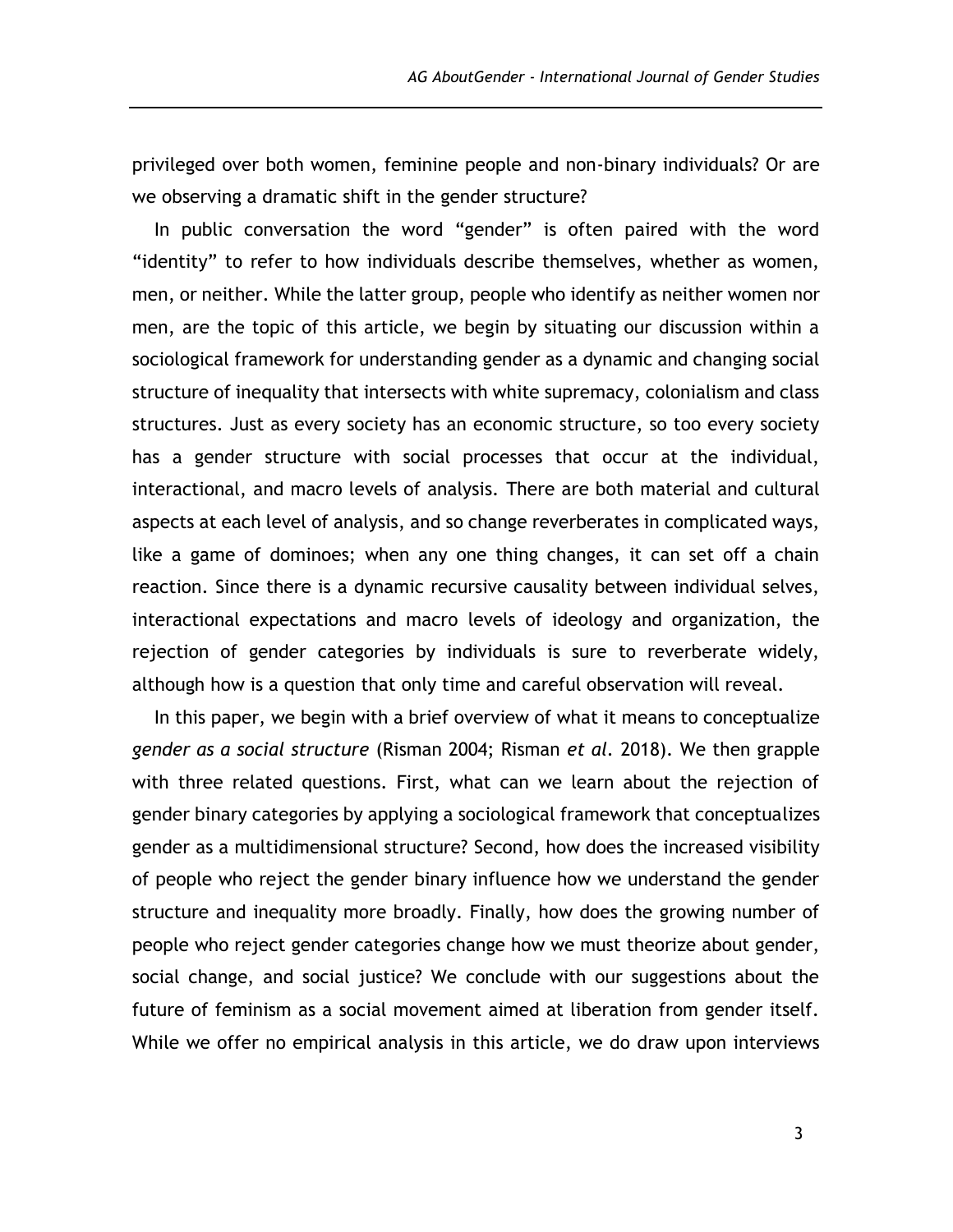with 120 non-binary people in three American cities and smaller numbers of interviews in Italy and Spain to inform our theorizing. The research was funded by the National Science Foundation and the University of Illinois at Chicago (UIC). The in-depth interviews were conducted by faculty and graduate students from UIC, University of North Texas and University of Washington, Seattle. The interviews were recorded, transcribed using an artificial intelligence application (Otter Ai) and cleaned by the interviewer. Analysis was aided by the computer assisted qualitative data analysis program Atlas Ti.

\_\_\_\_\_\_\_\_\_\_\_\_\_\_\_\_\_\_\_\_\_\_\_\_\_\_\_\_\_\_\_\_\_\_\_\_\_\_\_\_\_\_\_\_\_\_\_\_\_\_\_\_\_\_\_\_\_\_\_\_\_\_\_\_\_\_\_\_\_\_\_\_\_\_\_\_\_\_\_\_\_\_\_\_\_\_\_\_

## **1. Gender as a Social Structure**

Every society has a political and economic structure. So too, every society has a gender structure that is integrated with these other structures. We choose to use the word "structure" rather than system or institution or regime, to situate gender as central to a society's core organization as the economic and political structure. Macionis and Gerber (2010) define social structure as "relatively stable patterns of behavior". All definitions of structure share the presumption that social structures exist outside individual desires or motives and at least partially explain human action (Smelser 1988). To that extent, then, all sociologists are structuralists. But if social structures are presumed to deny individual and collective agency, few sociologists would identify as such. We think Gidden's (1986) structuration theory overcomes this dualism by emphasizing the recursive relationship between social structure and individuals. Social structures shape individuals, but simultaneously, individuals shape the social structure and therein lies the transformative power of human action. We follow Connell's (1987) argument in her classi*c* book on *Gender and Power* (see particularly chapter 5) where she argued that Giddens' concern with social structure as both constraint and created by action must be applied to understanding gender inequality. Connell applies C. Wright Mills' (1959)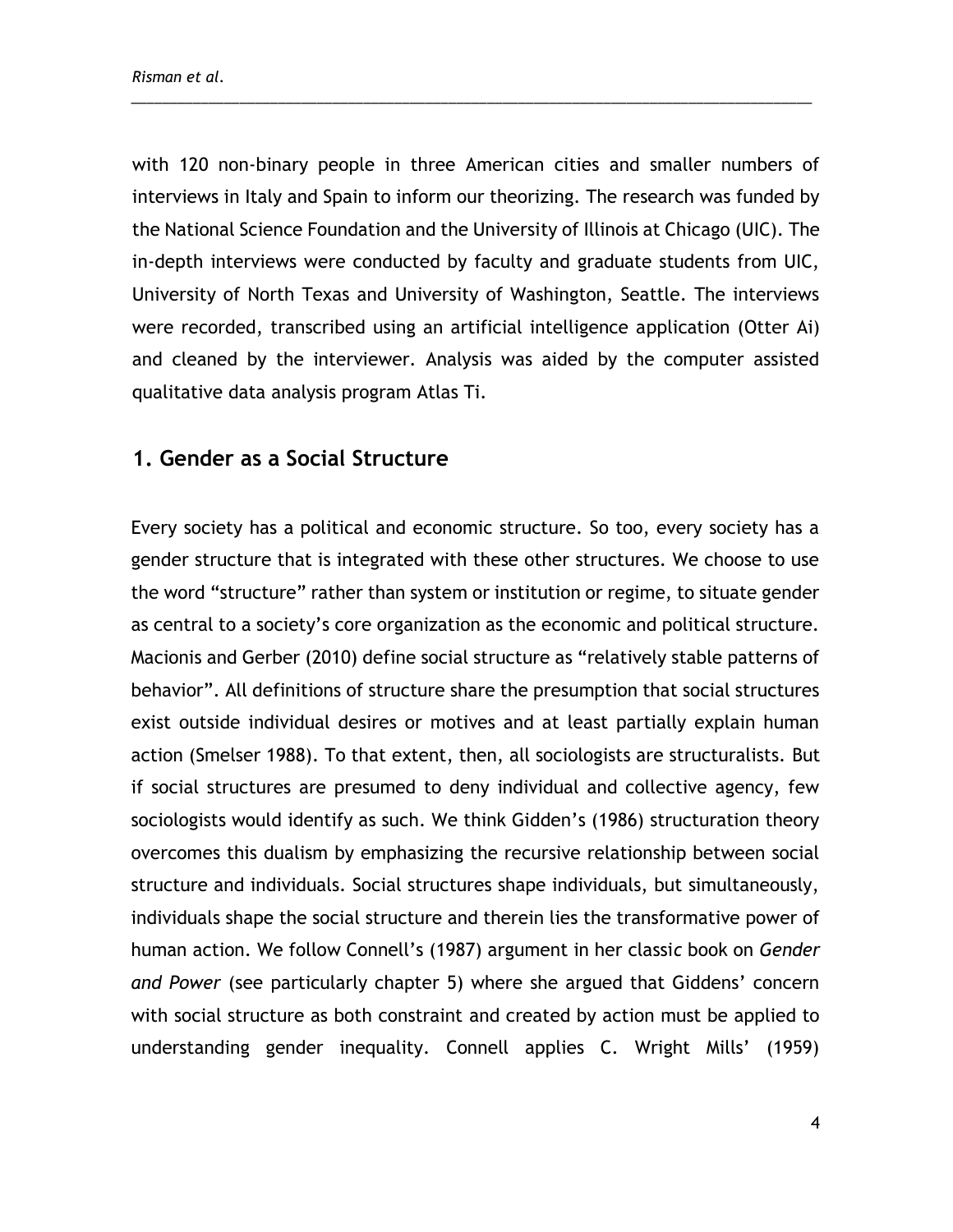understanding that social structure shapes and is shaped by individual actions. Or, as feminists have long argued, the personal is political.

In order to understand how gender stratification is produced and reproduced, and sometimes reduced, from generation to generation, we need to understand the breadth and depth of the power of gender. Gender is neither solely about identity, nor interaction nor organizational rules and cultural beliefs but rather is embedded in all of these. To build a full picture of the complexity of gender, we must be concerned with each level of analysis – the individual, the interactional and macro – including both organizational rules and cultural logics and the recursive relationships between them (see Risman 2018a or 2018b for more full description of the theory).

In every society bodies are assigned a sex category from which gender as an intersecting system of inequality is built. A gender structure has implications for individuals themselves, their identities, the formation of their personalities, and therefore the choices they make. The individual level of analysis has long been of interest to social scientists, and often presumed to be at least partly the explanation for gender patterns, and therefore inequality. For example, Erin Cech (2021) argues that even today, many women choose feminine (and therefore lower paying) jobs and men choose more "manly" jobs because they have been raised to follow their gendered passions. But the power of the gender structure goes far beyond the shaping of selves. The individual impact of gender structure is but one component of its power and influence. Every time we encounter another human being, or even imagine such an encounter, the expectations that are attached to our sex category become salient to us and whether we meet such expectations or not, we are held accountable by ourselves and others. This is the power of an interactional level of analysis. Legal systems, religious doctrines, and often our work and community organizations are also deeply gendered, with beliefs about male privilege and agency, and female nurturance and docility. While such beliefs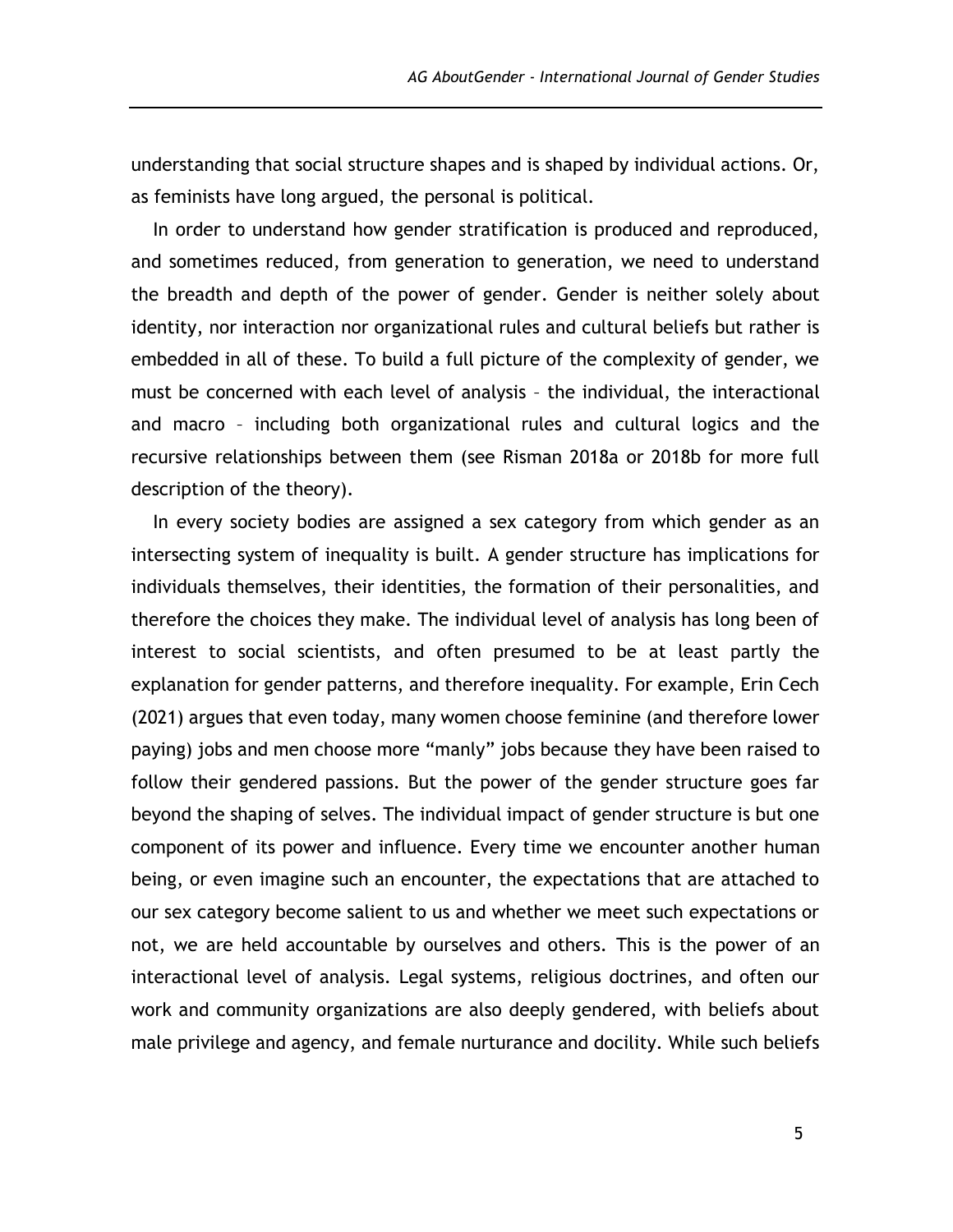may vary along race and class lines, they are often built into organizational rules and the cultural logics that accompany formal rules and regulations. At every level of analysis – the individual, interactional and macro – there are material realities (e.g. things we can see, feel and touch) and there are cultural phenomena (selves, expectations for others, organizational logics). To understand gender as a structure we must pay attention to each level of analysis and attendant material and cultural realities. A more detailed explanation of the model is available elsewhere (Risman 2012; Risman and Davis 2013; Risman 2018a; 2018b). The following graphic representation summarizes the model:



Figure 1: Model of Gender as Structure (Risman 2004)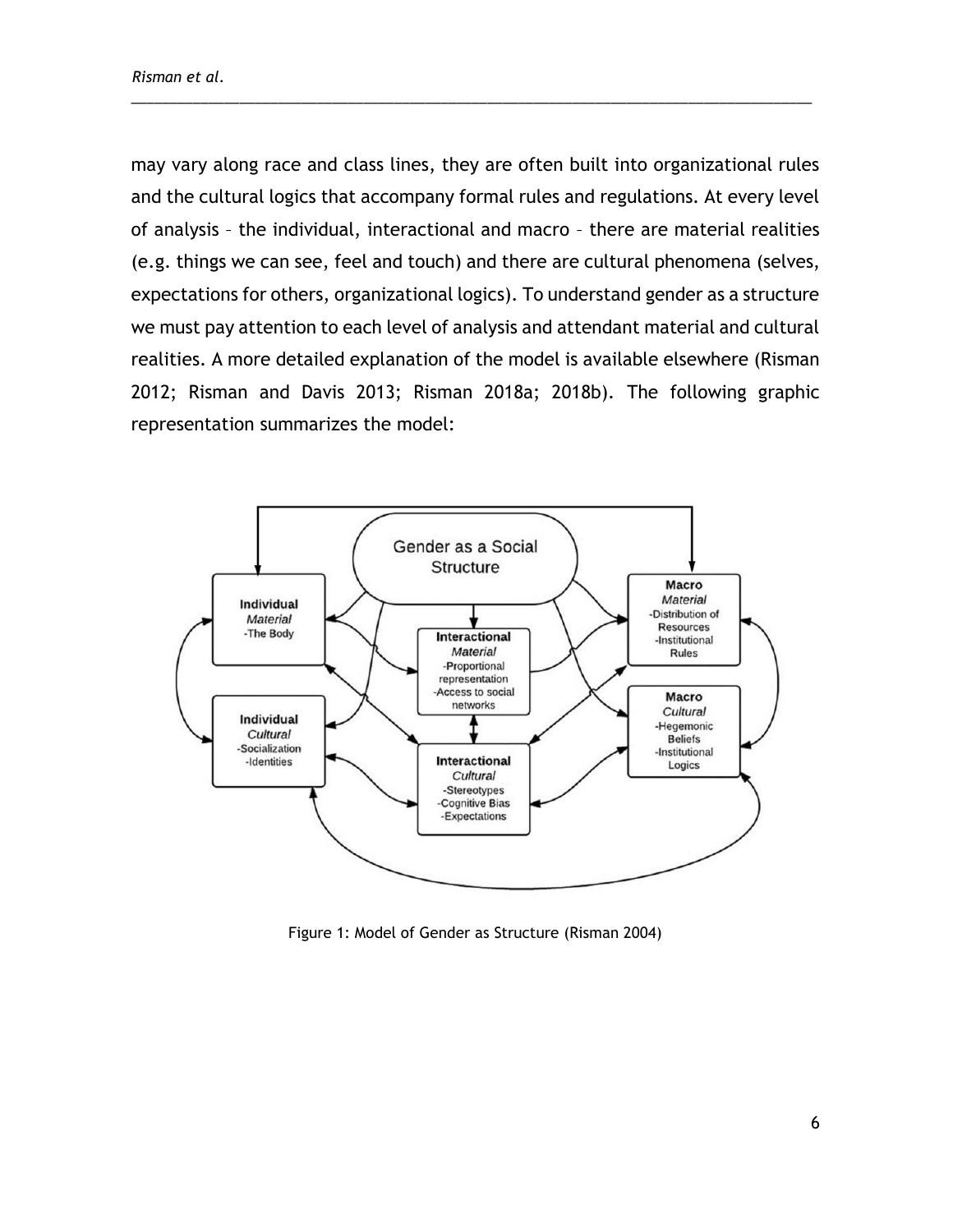# **2. Implications of gender structure for rejection of binary categories**

### *2.1. Individual Level of Analysis*

In an earlier book, one of us (Risman) found that what differentiated feminists who reject gender stereotypes for themselves, or for others, from non-binary people (referred to as gender rebels in that book) is located in bodily expression. In *Where the Millennials Will Take Us* (Risman 2018a), those interviewed who rejected not only how they were supposed to act because they were raised as boys or girls, but also how they should present themselves and how they would use and adorn their bodies, were identified as "rebels" against the gender structure. We now refer to this group now as non-binary. Non-binary people in our research sample often chose to adopt an androgynous style, or to mix feminine and masculine markers, such as wearing dangling earrings while sporting a beard. People who reject gender categories go beyond breaking normative rules for how to behave; they often (although not always) use their bodies to publicly mark their identity.

From research we are now doing, we speculate that people reject gendered norms for bodily presentation for reasons similar to why many others reject gendered behavioral expectations: they feel constrained or oppressed by them. Feeling constrained by gender expectations has been widely acknowledged as a driving force of feminist movements (Chatillon and Taylor 2021). Women are expected to be warm, nurturing and supportive but many do not want to be accordingly constrained, to display such personality traits, and/or expected to do the domestic and emotional labor at work and home (Charles and Ridgeway 2013). Nor do all men embrace rigid stereotypes of masculinity that require them to repress emotional expression (Bridges and Pascoe 2014). So too, non-binary people reject the expectations that because they were raised as girls or boys, they must become feminine women or masculine men. Indeed, they go a step further, and question why they must identify as women or men at all.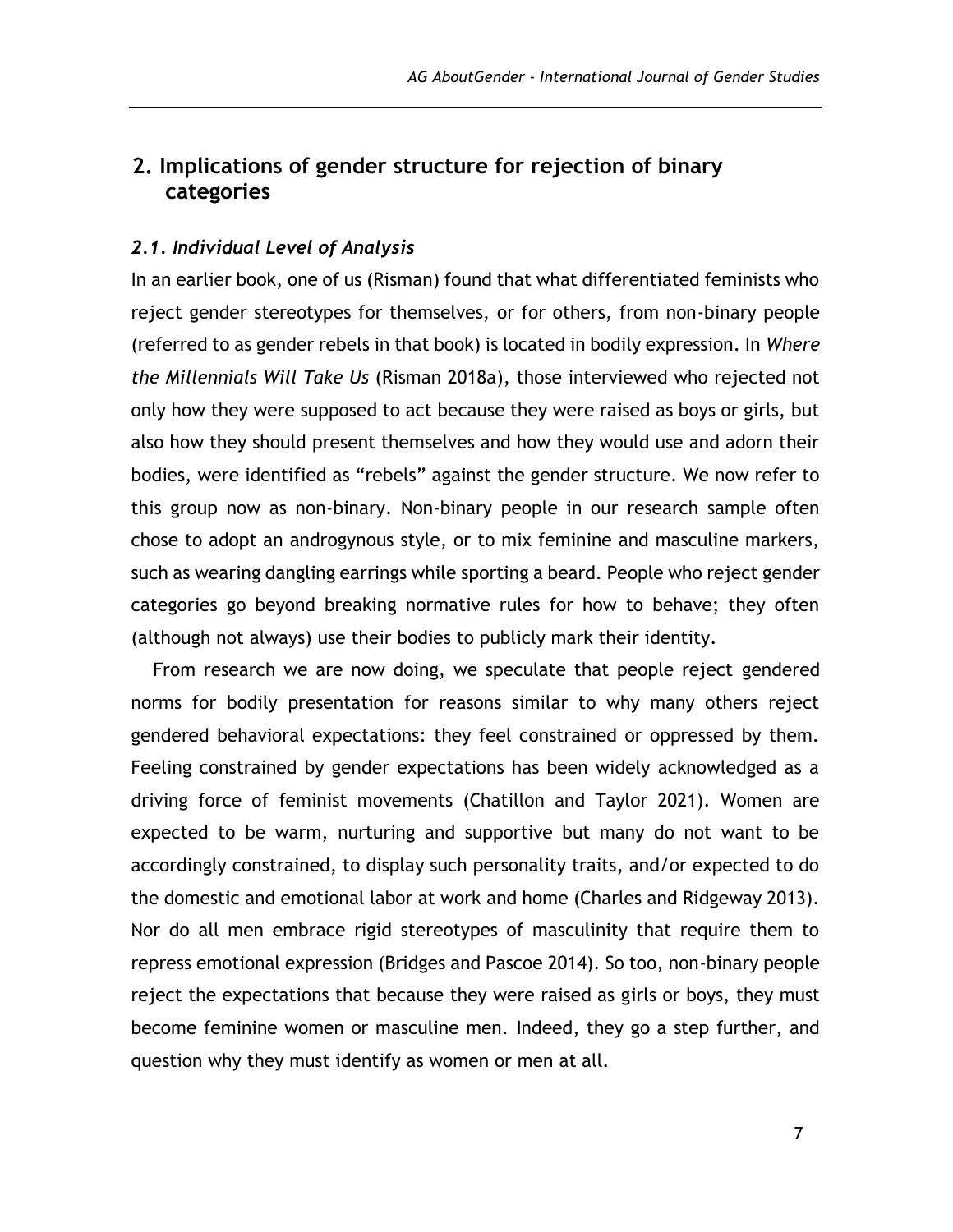Whereas many people adopt the feminist position that children need not be socialized to be feminine because they are girls or masculine because they are boys, no society has as a whole has moved beyond such binary socialization – in spite of feminist efforts in multiple spheres to change this. There have been critiques of gender socialization for nearly half a century and yet children's clothing and toys are still pink and blue. Parents still expect boys to play sports, and girls to play with dolls. While feminist organizing in the 1960s and 1970s has resulted in greater freedom for girls to be masculine, boys are still stigmatized for any sign of femininity (Kane 2012). People who identify as non-binary reject not only such constraining expectations for how to act, they also reject the expectation to present themselves to the world as boys or girls, women or men.

\_\_\_\_\_\_\_\_\_\_\_\_\_\_\_\_\_\_\_\_\_\_\_\_\_\_\_\_\_\_\_\_\_\_\_\_\_\_\_\_\_\_\_\_\_\_\_\_\_\_\_\_\_\_\_\_\_\_\_\_\_\_\_\_\_\_\_\_\_\_\_\_\_\_\_\_\_\_\_\_\_\_\_\_\_\_\_\_

The emergence of affirmative (as opposed to punishing and reparative) medical and psychological professionals focused on supporting trans and non-binary people of all ages *is* one response to a critical need that has arisen in some Western countries such as the Netherlands, Canada, and parts of the United States. But even here, one of us (Travers 2018) and others have observed that these resources are disproportionately available to relatively privileged (albeit vulnerable) rather than socioeconomically precarious trans people. And these resources tend to be deployed within social contexts that remain binary normative and therefore may impose limited transgender possibilities on children and young people and leave sexist and misogynist underpinnings of social, economic, and political life more generally untouched.

In interviews with trans kids and young people in the United States and Canada, one of us (Travers 2018) learned they lamented the lack of childhood exposure to nonbinary people/identities. Indeed, many kids who identify as nonbinary need trans-affirming healthcare but struggle to obtain it because they are not "trans enough" (Shuster 2021). In most contexts, the current process for accessing affirming healthcare depends on being diagnosed with gender dysphoria, and this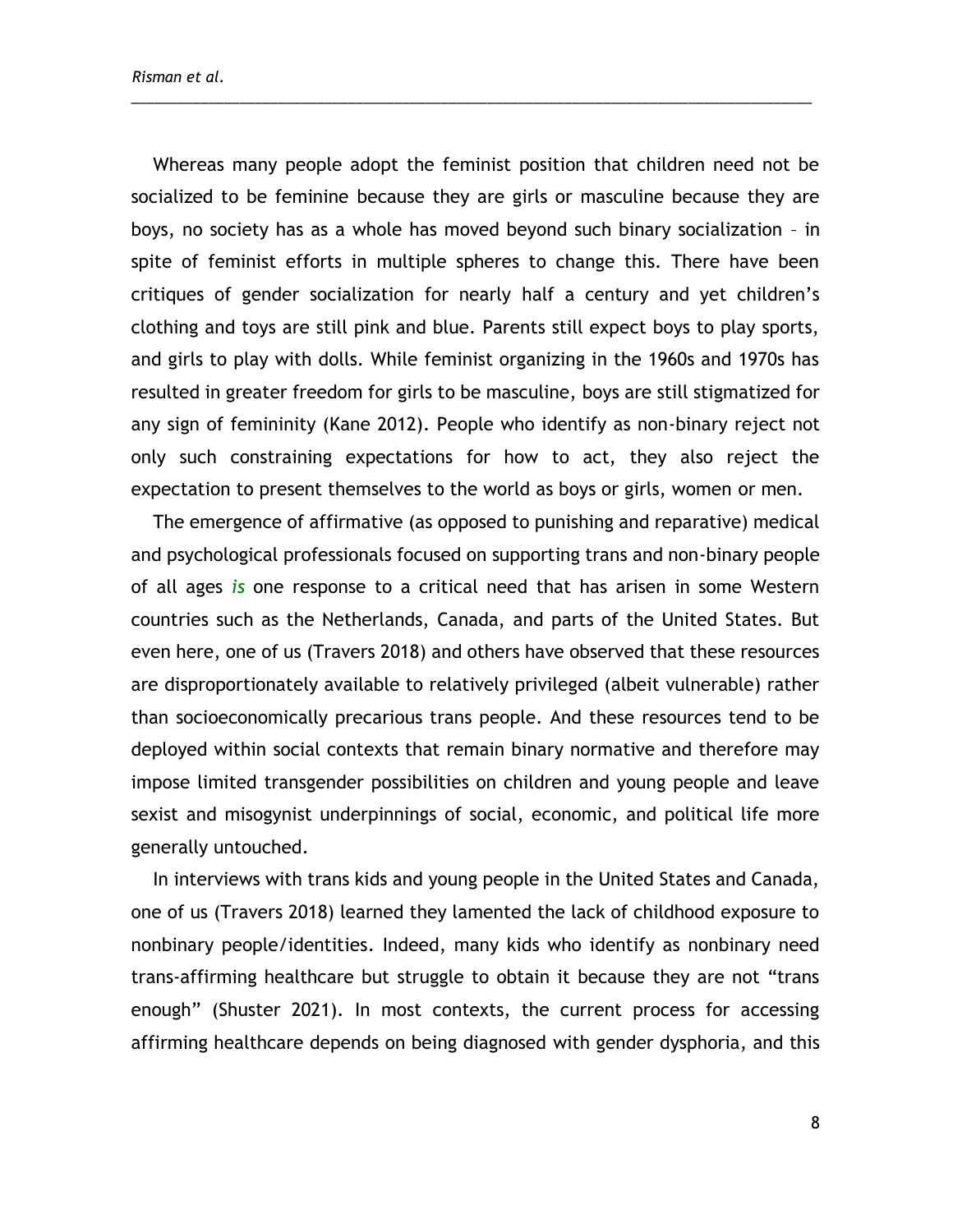frame sets limits on the embodiments available to transgender and non-binary people, at least officially: one is required to convince a licensed clinician that one *has* gender dysphoria in order to transition socially and/or medically. The script for such an encounter is readily learned via trans sites on the Internet, but not all nonbinary folks are sophisticated enough to adapt their story to fit with the binary narrative or comfortable with misrepresenting their gender identity. Their desperation for treatment or accommodation usually wins out, and there is considerable anecdotal evidence that some therapists collude in constructing a false binary narrative out of respect for their clients' right to gender selfdetermination and/or as a harm-reduction measure.

While nonbinary trans people of all ages are becoming more culturally visible, most of the representation relating to trans people continues to be binary conforming in nature and, as such, poses limited challenges to oppressive binarynormative cisgender environments. As gender scholars Elizabeth Bucar and Finn Enke observe (2011, 323):

The vast majority of transsexual-identified individuals in the United States will not have a single surgery related to sex change, due to lack of access and/or lack of desire. Thus, any media coverage that focuses primarily on SRS (Sex Reassignment Surgery) disproportionately excludes from its purview poor people, people of color, all gender variance that is not medically mediated, and the countless ways in which trans masculine, trans feminine people negotiate the sex/gender expectations of the culture around them.

At the same time we emphasize that it is deeply problematic to be critical in *any* way of trans people who conform to binary norms either because they self-define as men or women or as a means of reducing their precarity. After all, genderconforming cisgender people are rarely censored for doing just this.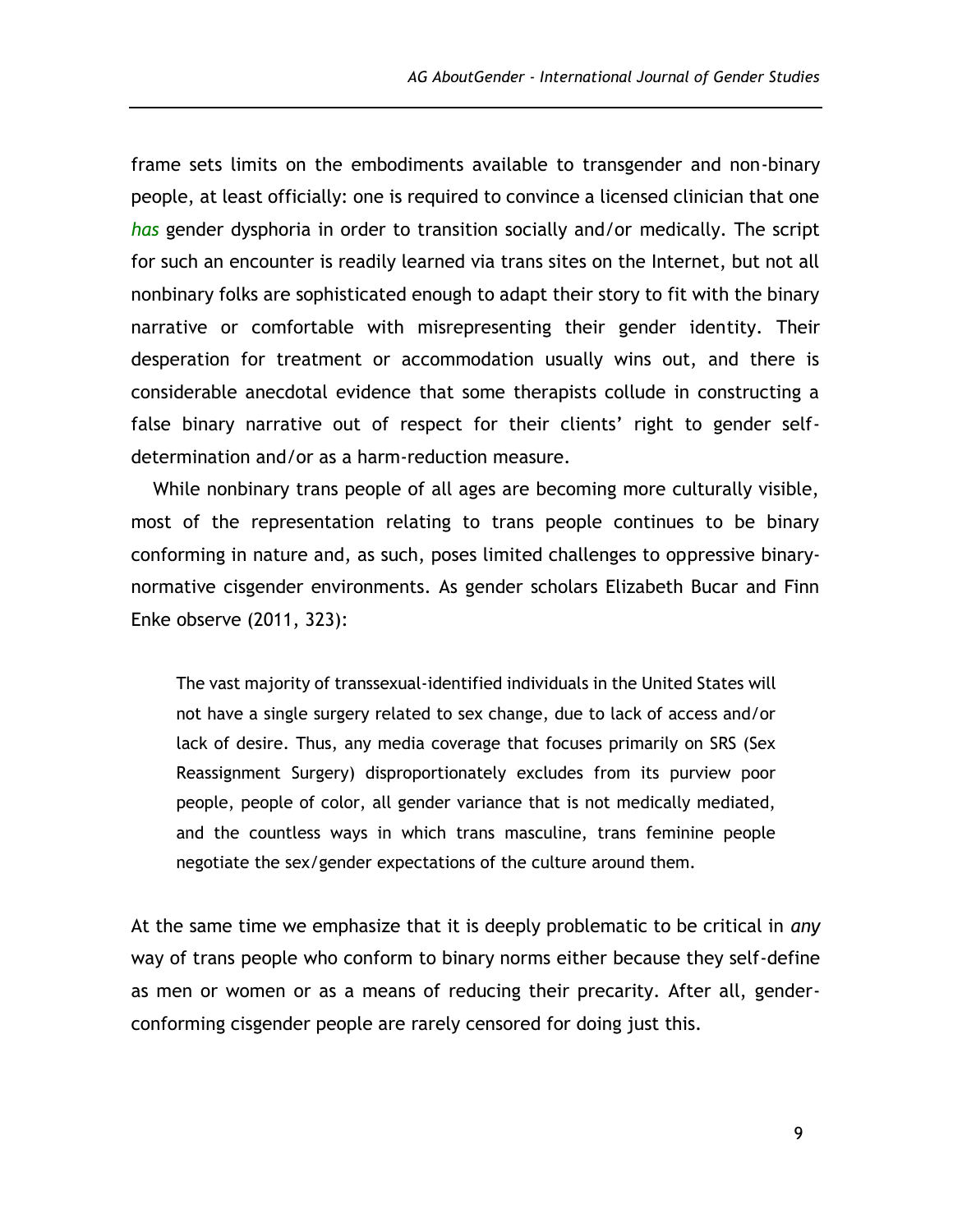Using the theoretical language offered in gender structure theory, non-binary people reject the cultural expectation that people assigned female at birth experience or present themselves as feminine and that those assigned male at birth experience or present themselves as masculine. Beyond that, they reject the notion that people raised as girls must grow up to be women, or people raised as boys must grow up to be men. They reject the required materiality of the gendered body in terms of norms for bodily presentation, gendered personality constraints, and behavioral expectations. But they go beyond rejecting the constraints assigned to sexed bodies to reject binary sex and gender categories themselves. Finding the categories themselves so constraining, they have opted out of them and identify as between or beyond the binary. It seems that when categories fail to fit, some people endeavor to leave them behind, however, often with great difficulty because of the centrality of the binary gender structure to social, political and economic organization. We find the implications of this letting go of categories fascinating for the possibility of future social change.

\_\_\_\_\_\_\_\_\_\_\_\_\_\_\_\_\_\_\_\_\_\_\_\_\_\_\_\_\_\_\_\_\_\_\_\_\_\_\_\_\_\_\_\_\_\_\_\_\_\_\_\_\_\_\_\_\_\_\_\_\_\_\_\_\_\_\_\_\_\_\_\_\_\_\_\_\_\_\_\_\_\_\_\_\_\_\_\_

#### *2.2. Interactional Level of Analysis: The Power of Expectations*

Of course, rejecting gender categories goes beyond the definition of the self; it also involves rejecting norms that require cultural ideals of femininity or masculinity because such ideals are grounded in the gender binary. That said, nonbinary people do not always reject all aspects of femininity or masculinity, nor could they, as so much of modern human behavior is coded in those terms. What non-binary folks reject is the connection between any particular personality characteristic or behavior or interests and being identified by the gender structure as identifying one as a woman or a man. Logically, we presume that such rejection of stereotypes for the self would be accompanied by rejection of gender stereotypes for others as well, although empirical research is necessary to know this for sure.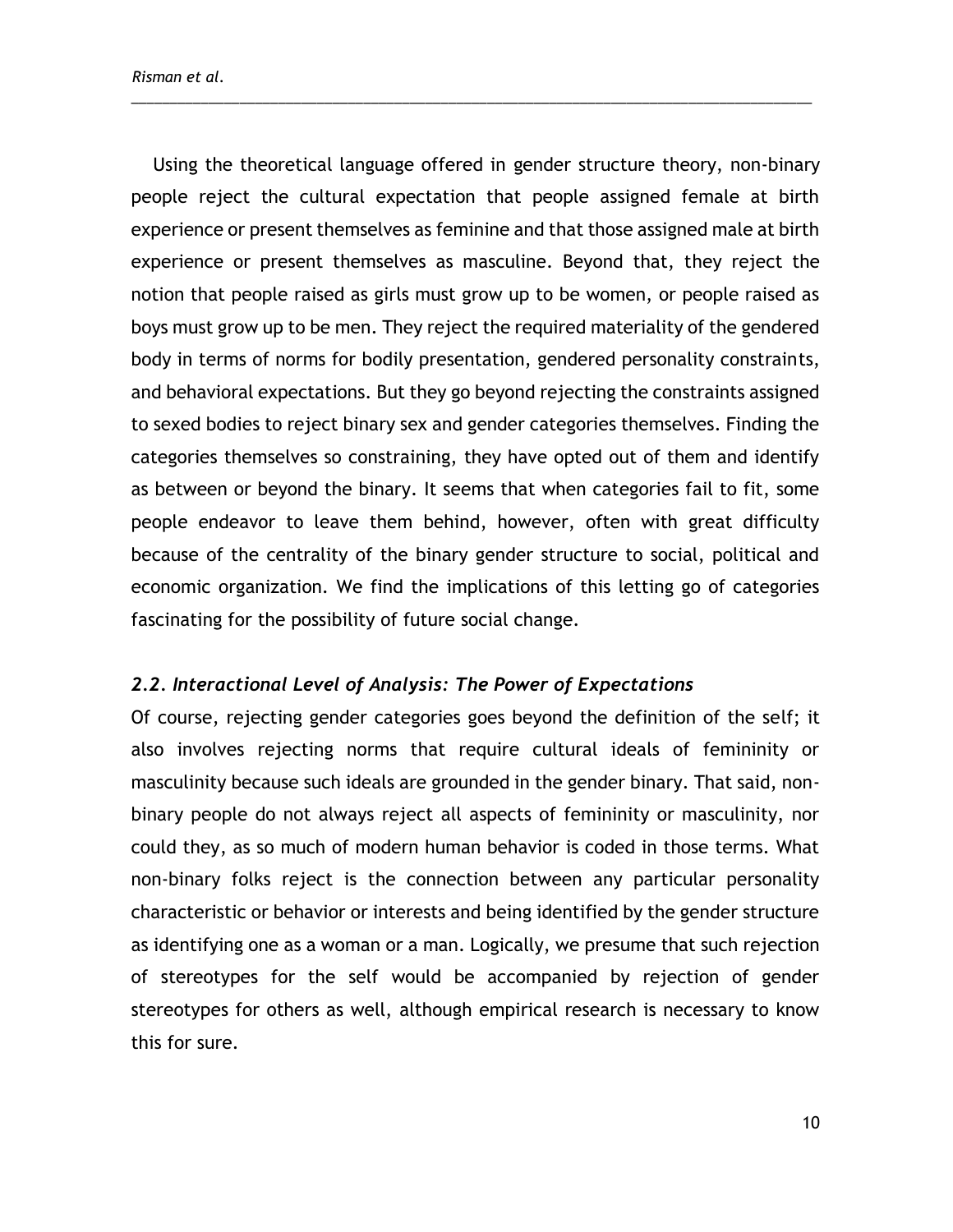The materiality of the interactional level is far more difficult to envision. In our interviews with non-binary young adults in the United States, we found that nearly all of them would be mis-gendered routinely in social interaction, usually but not always as the sex assigned at birth. We introduce here a term borrowed from scholarship about race. López (López and Howard 2021; Vargas *et al.* 2021) introduced the language of "street race" which refers to how strangers would classify a person's racial category, regardless of how they identify themselves. We suggest that "street gender" is a useful concept for the study of non-binary people. A non-binary person may identify as such but appear to strangers as a woman or a man. Their identity is less important for the material consequences of interpersonal interaction than their "street gender". As with "street race", mistakes can be corrected when discovered, but much public behavior and expectations are subtle and pass without verbal conversation, especially about one's race or gender. And scholarship by women and people of color (Collins 2004, for example) leads us to emphasize that street understandings of race and gender are co-constructed; the way that one's gender is read on the street cannot be separated from how one's race is "read" on the street.

#### *2.3. Macro Level of Analysis: Cultural Logics and Organizational Rules*

We theorize that most non-binary people reject gendered rules and regulations in interpersonal and organizational settings, and the cultural logics that support them. Societies that allow for different retirement ages for men and women, or religions that privilege men as spiritual leaders, all depend on cultural logics that require binary gender to justify their differential restraints on men and women. People who do not identify within the binary struggle with such differential genderbased rules, in no small measure because their/our very existence is denied by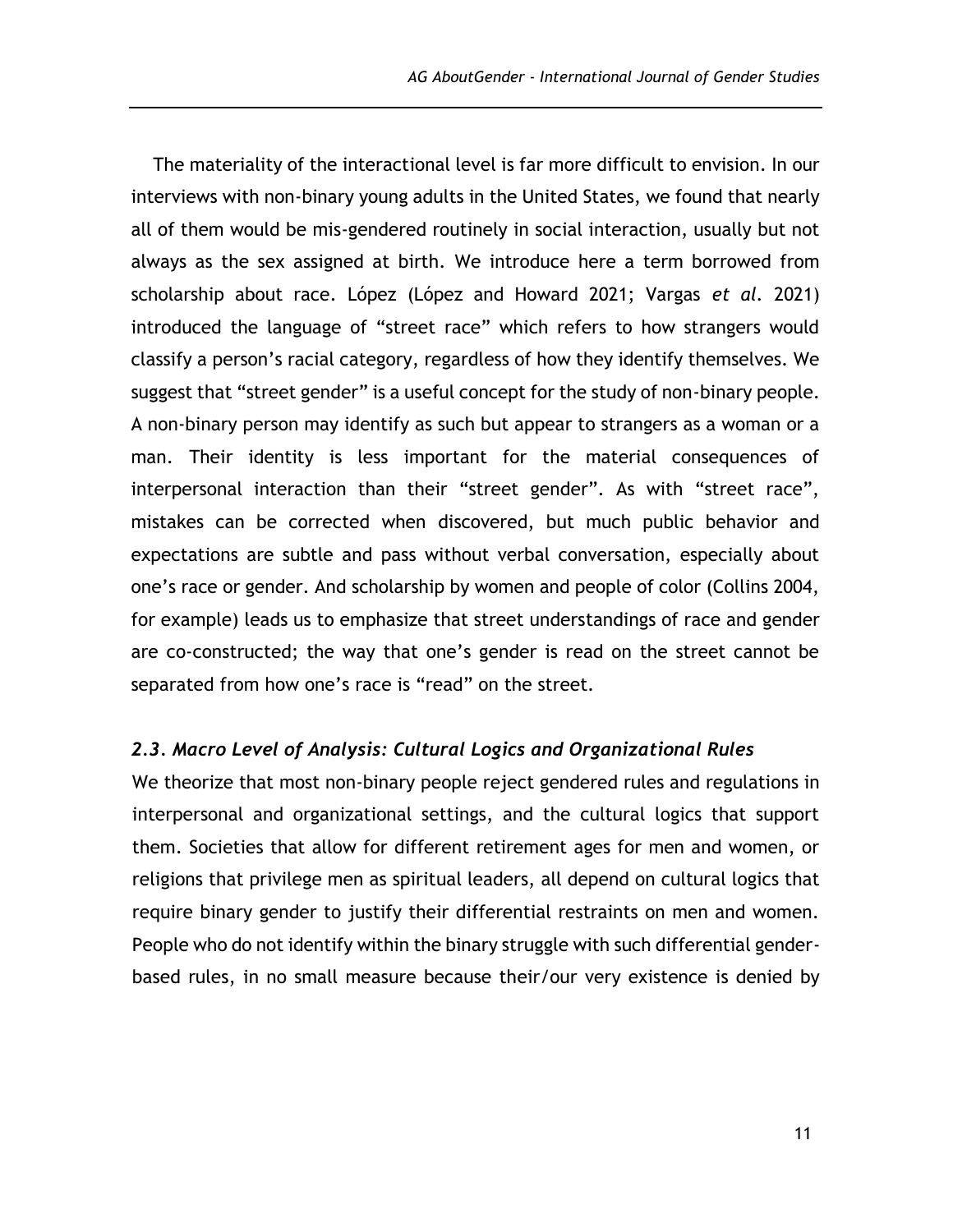them<sup>3</sup>. Perhaps naively, we expect nearly all non-binary people to support feminist versions of a world without differential opportunities and constraints for women and men because their very existence requires us to move beyond the binary in our organizational logics and regulations. Indeed our research in U.S. contexts suggests that non-binary people routinely support an end to societal disciplining of women to femininity and men to masculinity. Without the acceptance of two and only two genders we could no longer have single sex bathrooms, male and female military uniforms or differential expectations for labor force participation for mothers and fathers.

\_\_\_\_\_\_\_\_\_\_\_\_\_\_\_\_\_\_\_\_\_\_\_\_\_\_\_\_\_\_\_\_\_\_\_\_\_\_\_\_\_\_\_\_\_\_\_\_\_\_\_\_\_\_\_\_\_\_\_\_\_\_\_\_\_\_\_\_\_\_\_\_\_\_\_\_\_\_\_\_\_\_\_\_\_\_\_\_

## **3. How does the visibility of Non-Binary people change the gender structure?**

### *3.1. Theorizing Gender*

The history of theorizing about gender as a social structure in sociology can be traced to feminist concerns with male privilege and female subordination. Before the second wave of feminism, sociologists mostly ghettoized women into the fields of sociology of the family or as sex workers within the sociology of deviance. It was resistance to sexism that triggered the reconceptualization of sociology as the study of sex roles to sociologies of gender inequality (Smith 1979). But that concern was focused on women's subordination within the gender structure rather than the institution of the gender binary itself. Butler (1999) theorized gender as performativity rather than an identity based in a stable sex category as did West and Zimmerman (1987). While the social construction of gender has problematized gender expectations and performances for decades, the acknowledgement of people who do not identify within binary gender categories broadens our understanding of gender inequality.

 $3$  Our team consists of three researchers holding the following gender identities: cis gender woman, trans non-binary, and cis gender man.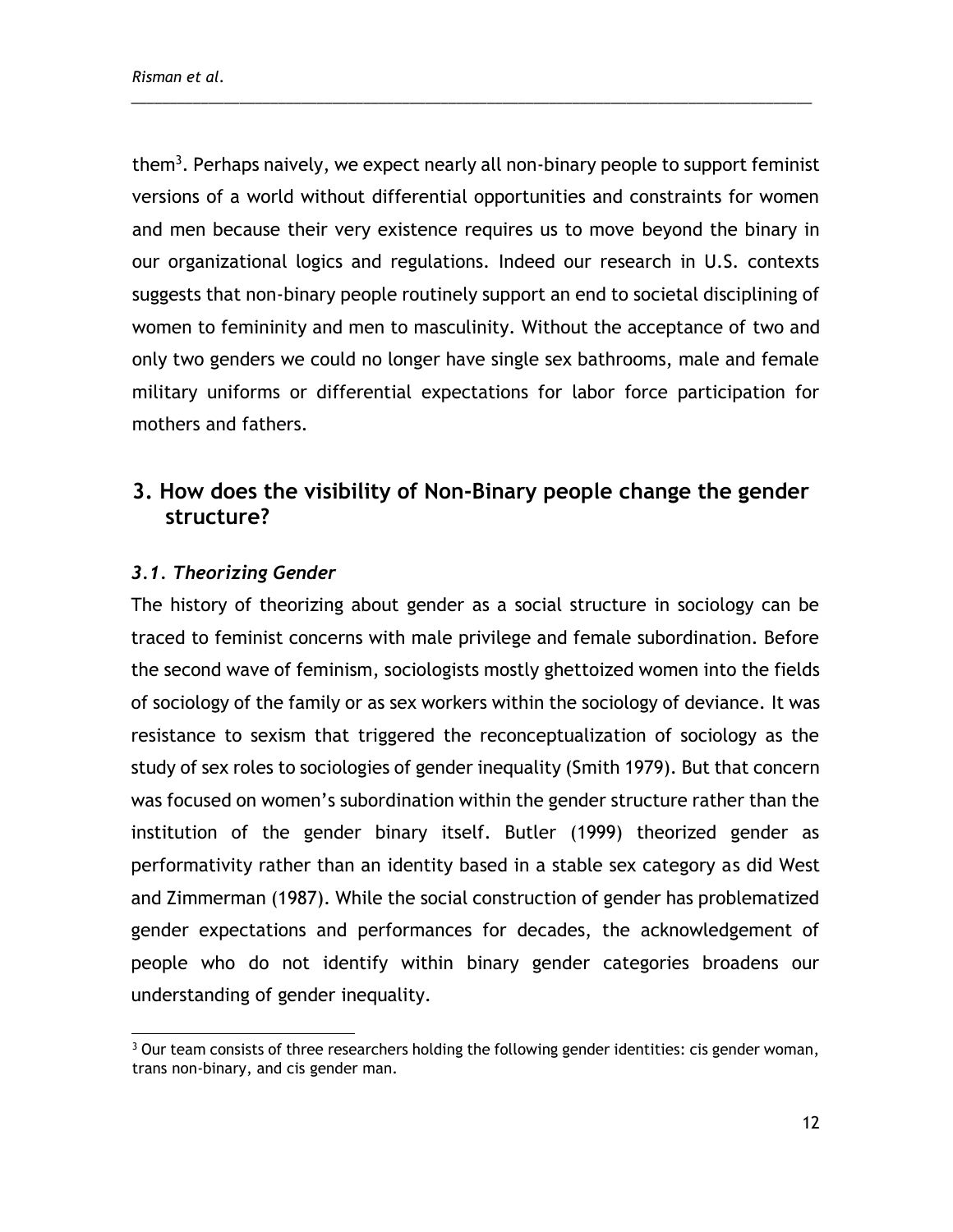At the individual level of analysis, we need to note, measure, and include people whose identities are non-binary. A major implication for social scientists is to heed new ways to measure gender on surveys (National Academy of Sciences 2022; Compton *et al.* 2018; Ghaziani and Brim 2019). At the interactional level, the very existence of people who reject binaries provides feminists with further evidence to render visible and challenge cognitive bias and gender stereotypes. We must push forward with attempts to move beyond expecting anyone to behave in certain ways, whether nurturant or effective, polite or demanding, simply because they are men, or women, or neither. We must be alert to discrimination that may occur when only one non-binary person with a "street gender" of non-binary is in the room, and tokenism rears its ugly head. Of course, there may be more non-binary people present, who do not publicly present as such, given how unwelcoming environments may encourage such identities to be hidden). Women in an all-male setting are often disadvantaged (Kanter 1979), and so we can expect that people beyond the binary may also find themselves facing stigma in social settings, especially if they are easily identified as non-binary and especially in environments beyond the somewhat gender expansive bubbles available to white, middle-and upper-class mostly young people, such as colleges and universities. And finally, at the macro level, we must dismantle all the ways that binary gender has been built into our institutions and our belief systems.

There is some research that suggests that self-presentation as masculine, and behavior traditionally considered masculine, may be privileged whether done by men, women (Halberstam 1998) or non-binary people (Alfrey and Twine 2017). Similarly, femininity is often seen as a marker of weakness in cultural scripts (Bridges and Pascoe 2014). Boys are taught not to "throw like a girl" (Young 1980; Messner 1989) or cry like a "sissy", a pejorative term derived from a common American nickname for one's sister. On the other hand, it may be that those whose "street gender" is misaligned with their identity are more disadvantaged than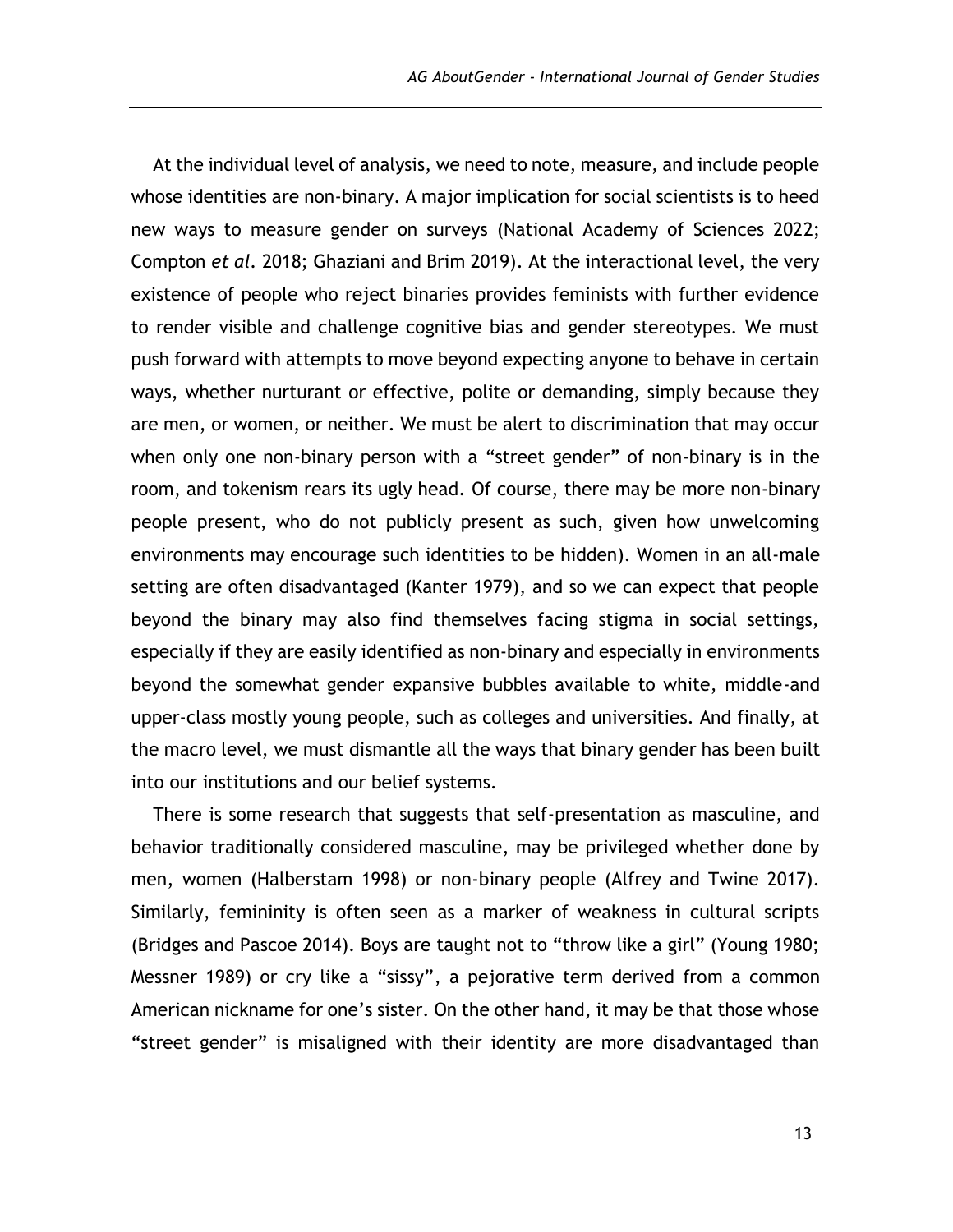*Risman et al.*

either women or men and certain that within this category, people marginalized on the basis of race and class experience significantly greater levels of precarity (Travers 2018). Only time and more research will tell.

\_\_\_\_\_\_\_\_\_\_\_\_\_\_\_\_\_\_\_\_\_\_\_\_\_\_\_\_\_\_\_\_\_\_\_\_\_\_\_\_\_\_\_\_\_\_\_\_\_\_\_\_\_\_\_\_\_\_\_\_\_\_\_\_\_\_\_\_\_\_\_\_\_\_\_\_\_\_\_\_\_\_\_\_\_\_\_\_

Clearly, however, the existence of people who exist beyond the binary underscores the need to change how we need to organize social life. Sexsegregated bathrooms are one of the most obvious sites of binary-oppression (Spade 2011) while the clothing industry needs to provide options for children that do not box them into one category or the other as well as provide clothing for nonbinary people who do not want their "street gender" to differ from their identity simply because no clothing fits that matches their sense of self. Schools must stop asking children to line up by sex, with boys on one side and girls on the other (Thorne 1990; Kane 2012). Nor can religious organizations have different seating areas for women and men, because that leaves nowhere for some people to sit. The list is endless. How many people must identify as non-binary before their/our existence pushes social change? If one person breaks social norms, they are often considered deviant. But when many do, norms begin to change. An important question is to identify that tipping point. And of course, what would such change look like that moved us toward a society which recognizes more than two genders? It is quite possible that colonialism has wiped out such societies, and it surely the case that framing colonized populations as gender deviant was one justification for land and labor exploitation (Lowe 2015). Does change to incorporate people who reject gender categories require another gender revolution?

#### *3.2. Implications of Non-binary Visibility for Social Change*

The very existence of people who opt out of the gender binary, and our observation that the numbers of people doing so are growing across at least Western societies, indicates that organizing society around gender categories has pernicious effects on women and men, and those who do not identify as either. Gender norms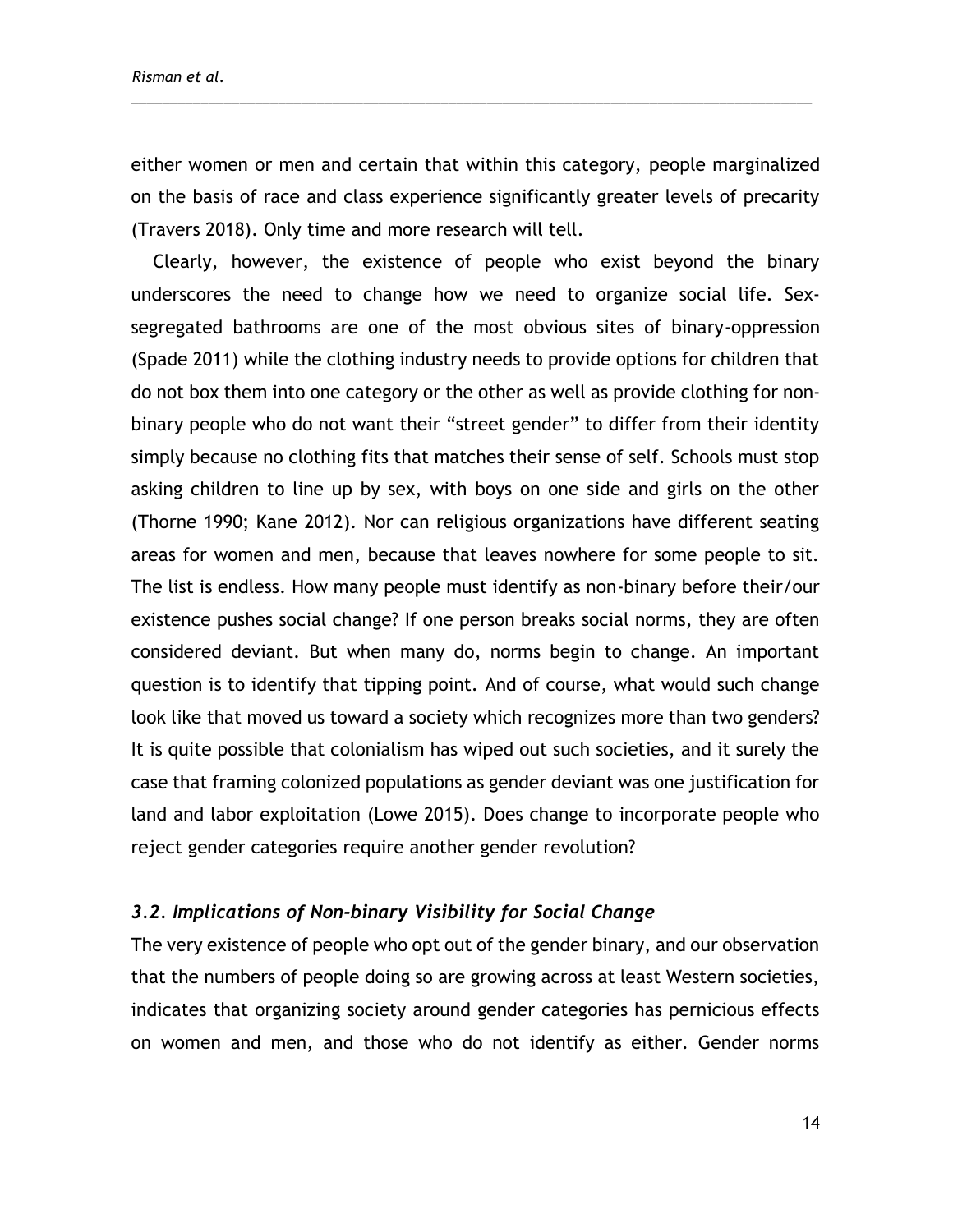continue to constrain us even as feminists succeed in changing some of them. We suggest that we are currently in a moment in history when expectations for change have been heightened by feminist social movements, including the #metoo moment, but much has yet to substantively change. The incompatibility between expectations and realities at each level of the gender structure creates what Connell (1987) has called "crises tendencies". When norms across life domains (from work to parenting to romantic relationships) do not synch, people's takenfor-granted realities are challenged. Perhaps when a husband in a heterosexual relationship rejects traditional masculinity and invests fully in his role as parental nurturer, those around him become a little more aware of the possibilities for men's behavior. Parents, friends, and co-workers becoming aware that someone they know and love is non-binary disrupts notions of what gender means. What are the possible changes that growing visibility of non-binary people may bring to the gender structure, and society at large? The gender structure is currently being destabilized by the emergence of transgender social movements, and we see evidence of that in the attempts by reactionary, conservative movements peopled by white, Christian conservatives in the United States and women who claim to be feminists in the United Kingdom to "ban" the very existence of transgender people and to make the medical care of trans children illegal (Sharrow 2021).

As throughout the paper, we use the gender structure framework to organize our discussion of social change around levels of analysis. We begin with what changes the growing visibility, and we speculate, the growing numbers, of people who identify beyond the gender binary may bring at the individual level of analysis. We can offer no causal analysis of how or why people identify beyond the binary, and indeed, question the necessity of doing so, given the ideologically basis of the two sex system (Fausto-Sterling 2000; Fausto-Sterling *et al.* 2020). We do know from very recent research that as we move down the age structure, more people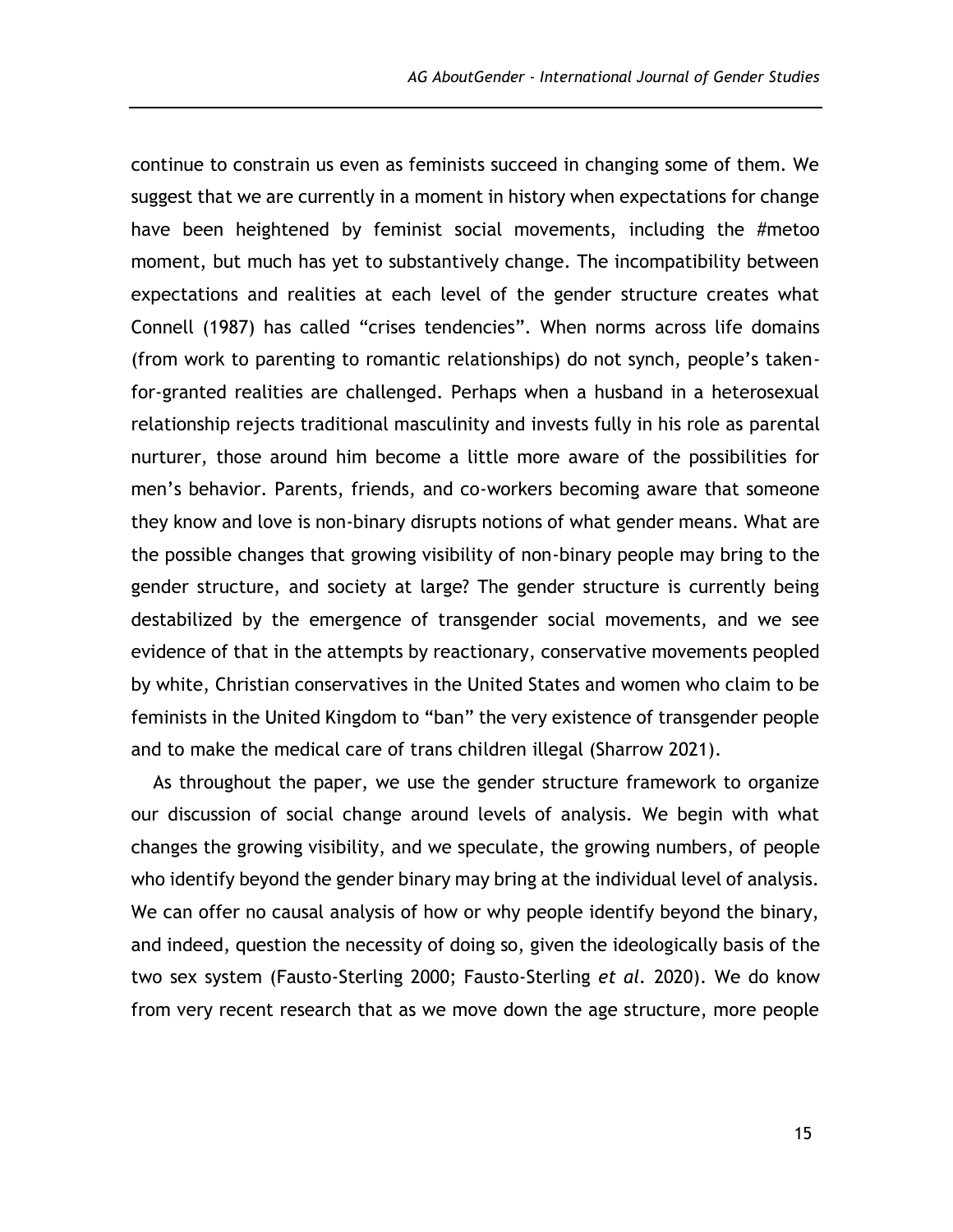openly identify as non-binary<sup>4</sup>. Our own interviews suggest that the emergence of language itself, the very imagination of the possibility of rejecting binary gender categories, creates the option to do so. Young people, in particular, are actively creating new language around gender and sexuality (Travers 2018) outside existing constraints. As non-binary characters begin to appear on television shows (in the US, *Better Things*, and *Zoey's Extraordinary Playlist*), more people constrained by gender categories can imagine opting out of them. Such exposure is likely to have a snowball effect and therefore we expect more people to identify outside the binary in the years to come. Some will choose to present their bodies in ways that mark them as non-binary while others will not. The increasing use of surgery for a variety of aesthetic reasons (breast augmentation and reduction, fat removal, aging, ethnic specific beauty standards) suggests that changing our bodies to conform to our identities has become normative in Western post-industrial societies (Menon 2017; International Society of Aesthetic Plastic Surgery 2020). With current medical technologies, people can identify with a sex or gender and then (with enough wealth, good health insurance or by living in a country with national health service and access to gender affirming healthcare) create the body that suits their/our identities. Recent research (Gonsalves 2020) suggests that transgender people now turn to surgeons for facial surgery beyond, or instead of, genital surgery to help mold bodies to conform to sense of self but also, perhaps to reduce their risk of vulnerability to violence when others "clock" them as trans. Still, others who identify as non-binary present a "street gender" that does not distinguish them as nonbinary and their presence may be somewhat invisible beyond their intimate relationships, and perhaps less likely to drive social change.

\_\_\_\_\_\_\_\_\_\_\_\_\_\_\_\_\_\_\_\_\_\_\_\_\_\_\_\_\_\_\_\_\_\_\_\_\_\_\_\_\_\_\_\_\_\_\_\_\_\_\_\_\_\_\_\_\_\_\_\_\_\_\_\_\_\_\_\_\_\_\_\_\_\_\_\_\_\_\_\_\_\_\_\_\_\_\_\_

What will the increasing visibility of non-binary folks mean for the interactional level of the gender structure, for the expectations we hold for women, for men, and for those who do not identify within those categories. How does non-binary

<sup>4</sup> See [https://psmag.com/ideas/gen-z-the-future-is-non-binary.](https://psmag.com/ideas/gen-z-the-future-is-non-binary)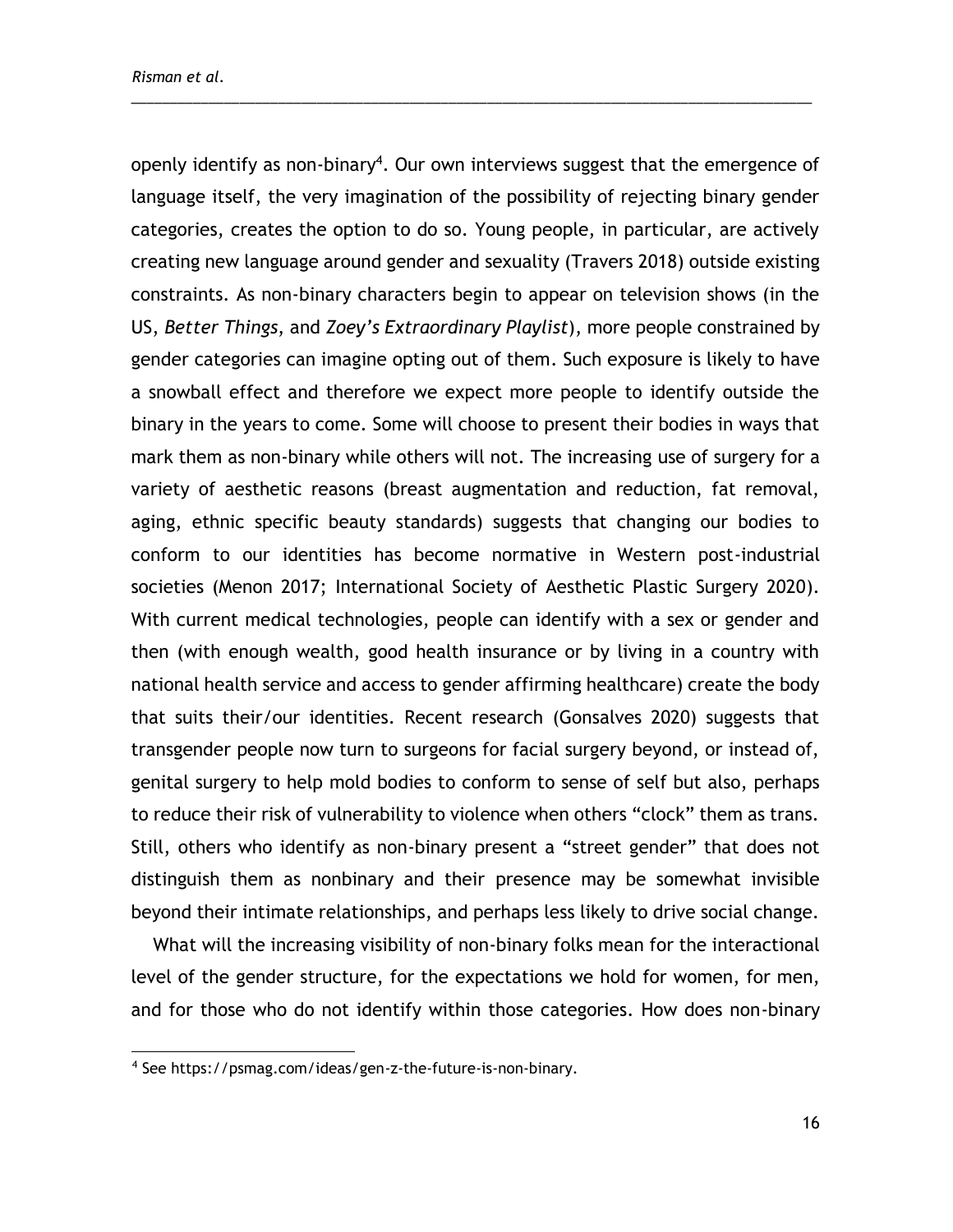visibility reshape labor market stereotypes that have long sorted women, particularly women of color, into low-paying service occupations? Who is going to be accorded more material and cultural resources within the context of an economic systems built on inequality and a global division of labour? How will our systems of hierarchy be challenged and/or modified? We can imagine positive and negative scenarios: social change in feminist directions and alternatively, backlash in more conservative directions. Let's begin with a utopian imagination. As more people, more visibly, challenge gender categories, they/we could disrupt gender expectations more widely. The crises tendencies could grow from a crack to a cavern. Research suggests (Ridgeway 2011) that the major axes of differential expectations for women and men are around nurturance and agency/effectiveness. What happens to those expectations when not everyone can be identified as a woman or man? Perhaps people will begin to realize that gender is not synonymous with biological sex assignment. Parents privileged enough to make choices might begin to allow their children to grow up as well-rounded human beings, and not specifically as boys or girls (Compton *et al.* 2018). More clothes might be available that do not signify gender for children, and perhaps for adults as well. This would have broader implications, perhaps divorcing expectations for personality traits, and social roles from sex assigned at birth. In Sweden, some childcare programs and elementary schools avoid using gendered pronouns entirely (Hebblethwaite 2011). Indeed, the Swedes have created a new non-gendered pronoun, "hen" that is now widely used (Sendén *et al.* 2021). In the U.S., big box stores like Target, for example, have stopped identifying toy aisles by sex, although the packaging of the toys often makes the intended gender of the child user very evident. Lego, for instance, has announced that it will cease marketing its sets to boys or girls as different target demographics (Russell 2021). As is often the case, this forward progress may also backslide, as in the eighties Legos were bright primary colors, and then changed to be color coded for boys and girls that we see today. Still, such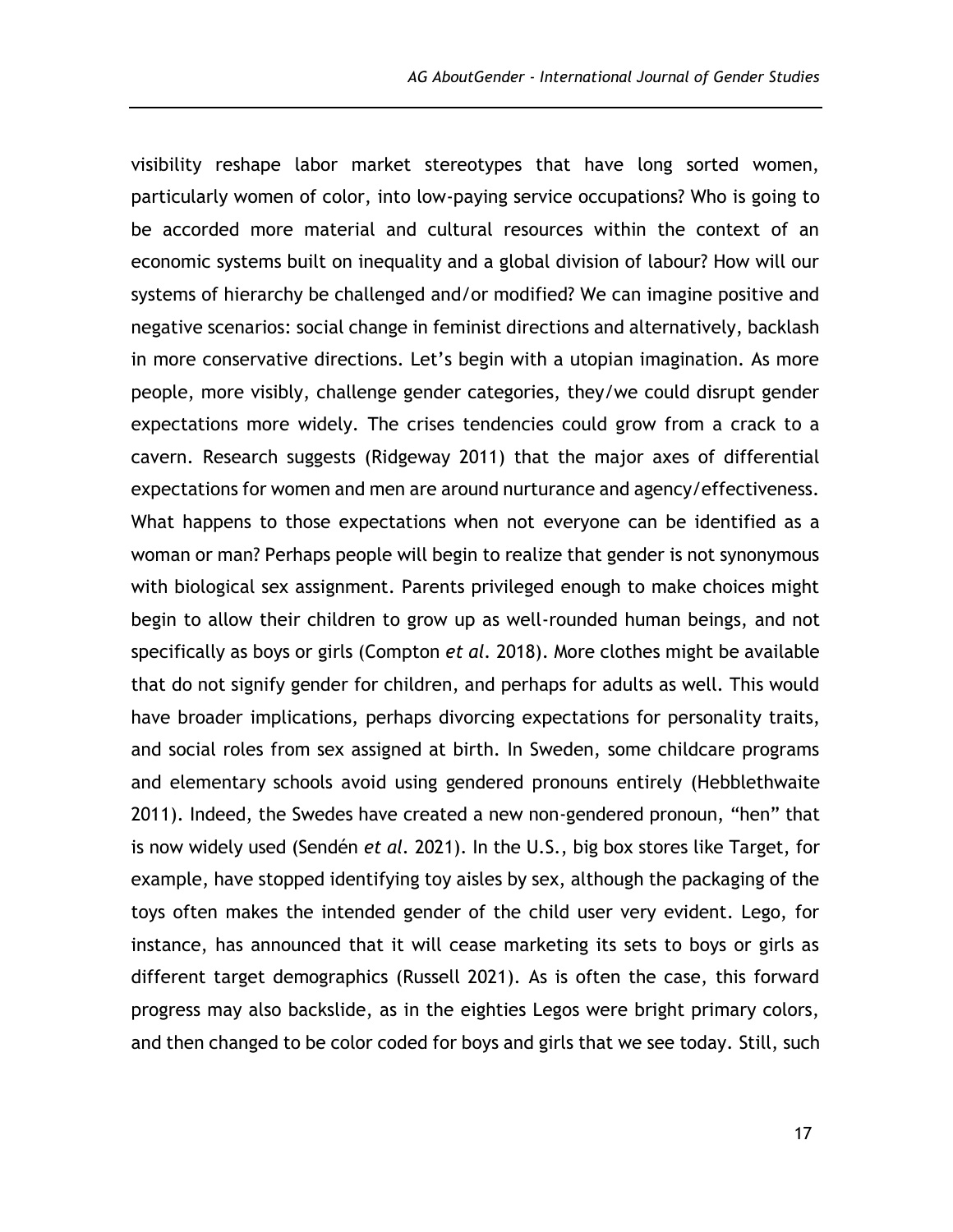moves to more non-gendered expectations would ease constraints on everyone, whatever their gender identity. If more non-binary people present themselves as such publicly, the expectations that certain characteristics are inherently gendered might be challenged. When people raised to be girls identify as nonbinary and take leadership positions in organizations, perhaps leadership will no longer be so closely aligned with maleness – but will it still be closely aligned with masculinity? Similarly, if more non-binary people, whatever gender they were raised, take caregiving responsibilities seriously, those too might become less tied to femininity. That would be the case, of course, if more men were to do so as well. We wonder though if gender were to become less a marker for cognitive expectations, would our minds look for other markers to simplify cognition, and perhaps embed such bias even more into ethnicity, or race? That would have different but also seriously negative consequences. While it might be that only white, relatively wealthy people can afford to resist the gender binary and survive, our ongoing research shows diversity of class and race among non-binary populations in major U.S. metropolitan areas.

\_\_\_\_\_\_\_\_\_\_\_\_\_\_\_\_\_\_\_\_\_\_\_\_\_\_\_\_\_\_\_\_\_\_\_\_\_\_\_\_\_\_\_\_\_\_\_\_\_\_\_\_\_\_\_\_\_\_\_\_\_\_\_\_\_\_\_\_\_\_\_\_\_\_\_\_\_\_\_\_\_\_\_\_\_\_\_\_

Another, more oppressive future is possible. And one that is better described as backlash to gender fluidity. As more people are visibly transgender and/or nonbinary, they/we may destabilize normative gender expectations and disrupt the taken-for-granted realities of people who strongly endorse essentialist beliefs about gender and the hierarchies of which gender is such a central part. It is perfectly possible that such disruption leads to backlash. In fact, we are already witnessing it, with the numerous bills and laws proposed and passed in U.S. states to prevent transgender children from receiving affirming healthcare, or even acceptance from their parents by criminalizing it. Indeed, we might think about "gender reveal" parties where parents invite friends and family to a party where they reveal the "gender" of their fetus as a pushback to expanding notions of gender. How could revealing whether the fetus has a penis or a vagina tell us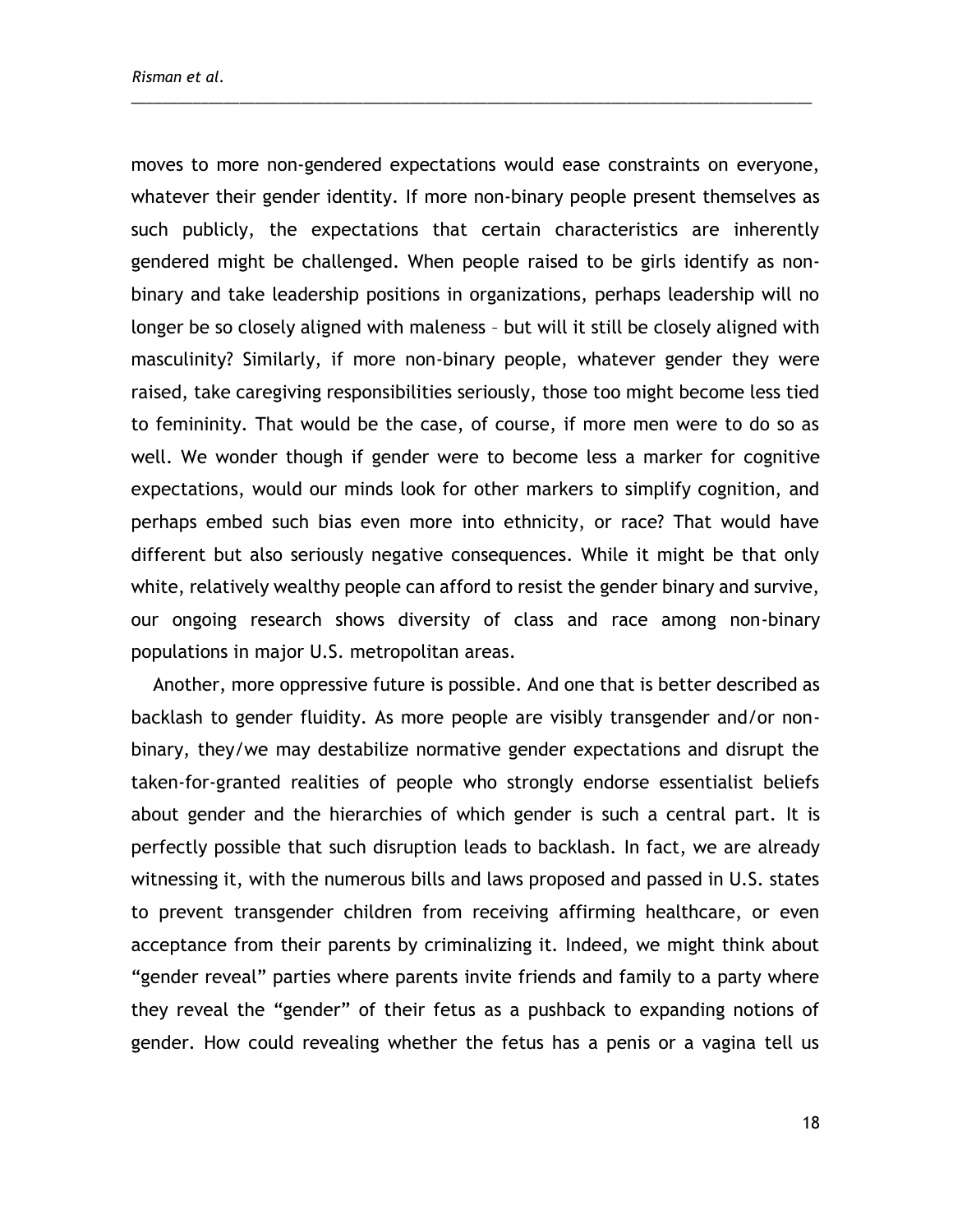anything about their gender, let alone their personalities, unless we believe that boys are born tough (and logical, in the case of white boys) and girls are born emotional (and in need of protection in the case of white girls). A "gender reveal" party is designed to solicit pink gifts for girls and blue ones for boys with the presumption that knowing the biological sex of the fetus is a good predictor of their preferences for clothes and toys, and even their life goals. It invites relatives and close friends to begin their participation in the child's gender socialization prior to their even being born. Another possible negative consequence could be that once a possibility exists (and is widely understood to exist) that a non-binary identity exists, perhaps girls who are not feminine and boys who are not masculine will be expected to opt out of the gender binary. Travers (2018) has some concern that gender nonconforming children may feel that adopting a binary, transgender identity is their only route to acceptance. This could lead to policing gender nonconforming people who continue to identify as women or men, thus using binary transgender acceptance as a way to restabilize binary sex systems. In such a scenario, assertive women and emotive men would be stigmatized or presumed to be non-binary or transgender because the gender norms within categories would tighten. The very existence of non-binary people might be used as an excuse by those who hold essentialist beliefs about gender to re-enforce their demands that women and men behave in stereotypically gendered ways or identify as otherwise. It is possible to imagine that those people most oppressed by gender stereotypes opt out of binary categories, and that options surely liberates them to be their more authentic selves. But their liberation may have result in a backlash decreasing of freedom for those within binary categories.

At the macro-organizational level we have seen remarkable change already in response to the increasing visibility of non-binary people. Since 2021, people in the United States may choose a Category X on their passport if they identify as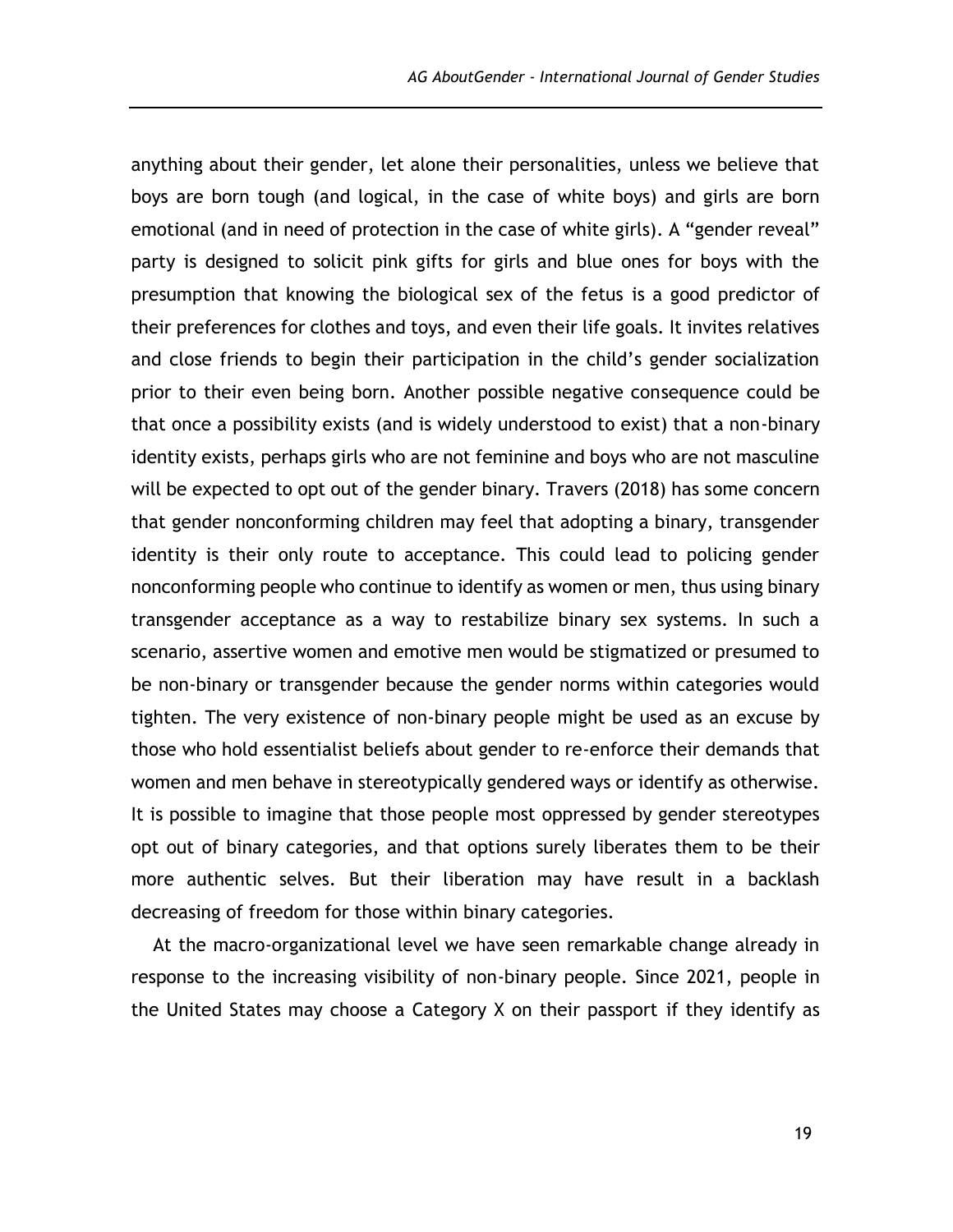neither women nor men<sup>5</sup>. At least 15 other countries also allow a legal non-binary or third gender category. These countries include Argentina, Austria, Australia, Canada, Colombia, Denmark, Germany, Iceland, Ireland Malta, the Netherlands, New Zealand, Pakistan, Nepal and India. And surely more have joined the list since we have written the paper. It is truly remarkable how quickly some nation states have moved to incorporate non-binary legal statuses on documents. Of course, such changes themselves may spawn backlash, as when the state of Florida follows up on legislation preventing the teaching of "critical race theory" to pass a "don't say gay" bill making it illegal to teach about gender and sexual identities in public schools. The cultural norms across the world will no doubt change much slower than these formal legalistic options.

\_\_\_\_\_\_\_\_\_\_\_\_\_\_\_\_\_\_\_\_\_\_\_\_\_\_\_\_\_\_\_\_\_\_\_\_\_\_\_\_\_\_\_\_\_\_\_\_\_\_\_\_\_\_\_\_\_\_\_\_\_\_\_\_\_\_\_\_\_\_\_\_\_\_\_\_\_\_\_\_\_\_\_\_\_\_\_\_

Crisis tendencies exist when laws begin to change but beliefs do not. Many religions remain solidly and stoically patriarchal, permitting men only into leadership roles, and giving no credence at all to people who opt out of binaries (Sumerau *et al.* 2016; Lagerwerf 1990; Mapuranga 2013), although some dominations of religions have incorporated feminist principles of gender equality. Many healthcare institutions still require everyone report whether they are male or female on institutional forms, and of course, most jobs continue to be sexsegregated (Stainback and Tomaskovic-Devey 2012). Travers (2018) reported the difficulty parents of trans kids experienced in registering their children in recreational or sport activities without specifying their gender. One of the clearest examples of the presumption that the gender binary must exist is in the international debate about transwomen competing in women's sports.

According to a report by the Williams Institute (Flores *et al*. 2016), 0.42% of the population in the United States identifies as transgender. We do not have estimates of non-binary population. Hellen (2009) observes that the majority of transgender children are invisible and it is reasonable to assume that many remain so

<sup>&</sup>lt;sup>5</sup> See [https://www.state.gov/issuance-of-the-first-u-s-passport-with-an-x-gender-marker.](https://www.state.gov/issuance-of-the-first-u-s-passport-with-an-x-gender-marker)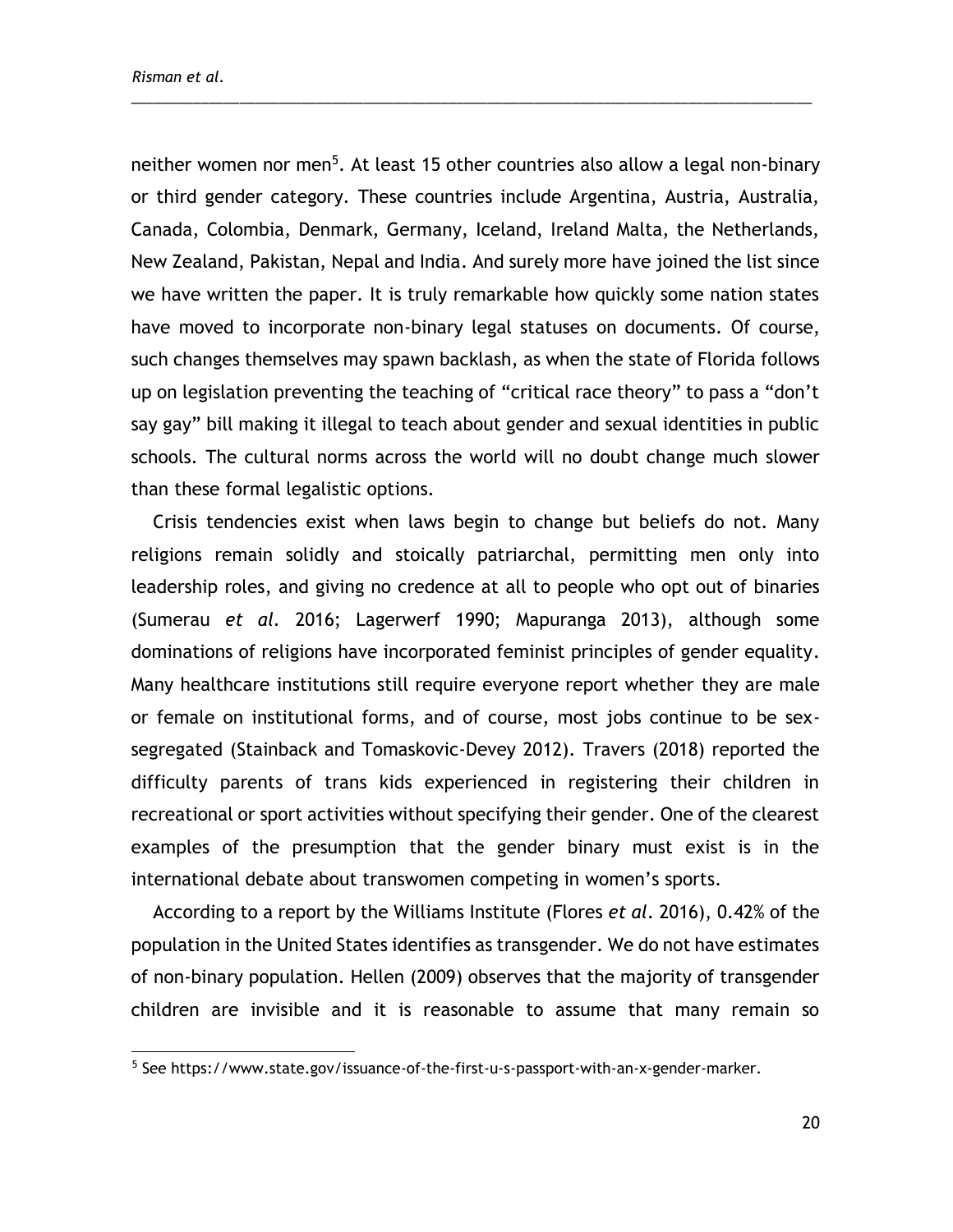throughout their lives. The extent to which trans and non-binary people expect to be welcomed or excluded and even villainized in our social worlds has a huge impact on our decisions about making them/ourselves known to others. Hateful political campaigns that seek to deny transgender people basic rights, including access to appropriate bathrooms according to gender self-determination rather than sex assigned at birth, and to prevent trans kids and young people from accessing gender affirming healthcare, are deliberate attempts to create hostile climates and drive them/us back underground. This is because meaningful inclusion for transgender and non-binary people may be seen to threaten white, heteropatriarchal systems of hierarchy. Such exclusion certainly creates oppression. The stakes are high, therefore, for both trans and non-binary people and for those who seek to eradicate our/their very beings.

Perhaps one of the most bizarre instances of the crisis tendencies created by non-binary and trans people's visibility is the war about bathrooms being fought in the United States, what Schilt and Westbrook (2015) refer to as a "penis panic". It is a battle about enforcing the gender structure, with its binary sex categories. For conservatives this is a war worth waging because they know that requiring sex difference and sex-segregation is necessary to justify women's place in society subordinate to men. As sociologists have long argued (Lorber 1994; Padavic and Reskin 2002) dividing the work of men and women, in the labor force and in families, exists to ensure that the sexes are believed to be different enough to justify male privilege. When conservatives talk about protecting "women and children", they infantilize women into a category collapsed with their dependents instead of treating them like adults, as adults as men. This presumes there are only two genders, which are both opposite and unequal. When policy makers argue that bathrooms must be sex segregated, they are supporting a belief in two and only two genders. And that those genders are so different that they cannot wash their hands in the same room after using a toilet in a cubicle with a door. This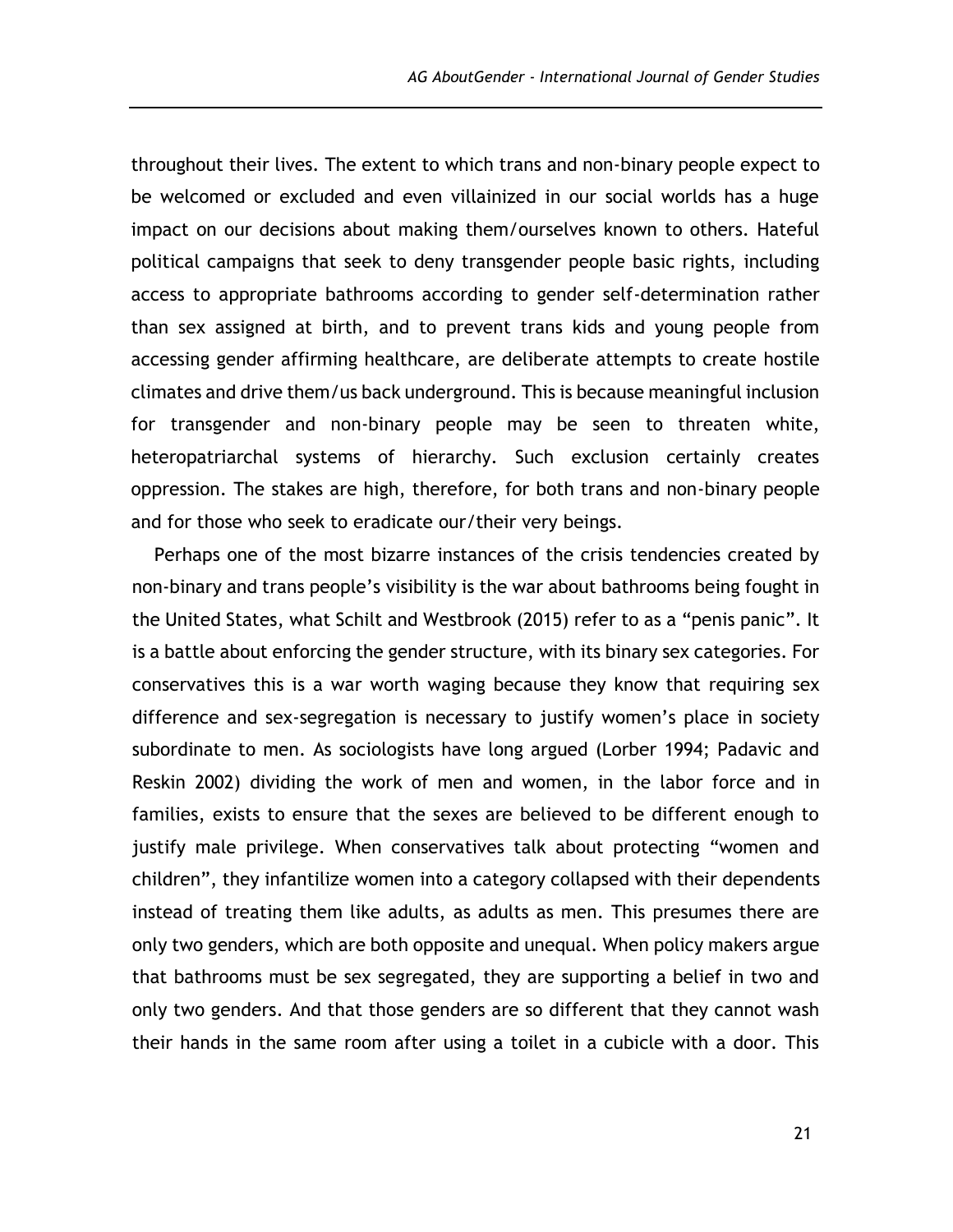seems to be far less controversial in European countries, which often have stalls with shared sinks nearby. As the gender structure is being challenged because people with a variety of gender identities are more visible, we are watching culture wars about gender essentialism break out all over the world. This war on bathrooms is really a moment in history where we can see open cultural conflict about gender itself (see Beauchamp 2019 for a critical discussion of gender, race and bodily surveillance practices).

\_\_\_\_\_\_\_\_\_\_\_\_\_\_\_\_\_\_\_\_\_\_\_\_\_\_\_\_\_\_\_\_\_\_\_\_\_\_\_\_\_\_\_\_\_\_\_\_\_\_\_\_\_\_\_\_\_\_\_\_\_\_\_\_\_\_\_\_\_\_\_\_\_\_\_\_\_\_\_\_\_\_\_\_\_\_\_\_

A debate about bathrooms and gender, itself, de-stabilizes the status quo but does not determine what comes next. Which world will we see? Which scenario will come to pass – or are there developments to come which we simply cannot foresee? Here we must remind ourselves that the future is never pre-ordained. Feminist, LGBTQ+ and gender inclusive social movements are responding to the current cultural conflict, just as are conservatives. Whether the cultural direction continues towards egalitarian self-determination and mutual aid (Spade 2020) depends, at least partly, on the effectiveness of dueling contemporary social movements. For the remainder of this paper we move from social analysis to our normative argument about the direction of feminism as we move through the 21<sup>st</sup> Century.

## **4. Toward a Fourth Wave of Post-Gender Feminism**

Although early feminist movements in Canada and the USA all too often advanced the interests of white, middle and upper-class women, contemporary feminists are not interested in gender alone. Feminist theory and political strategies are indebted to the scholarship and activism of Black feminist and other women of color, committed to anti-oppression in a broad sense now collaborate with other social movements for equality, including with activists concerned with economic and racial progress. In her book *The Future of Feminism*, Walby (2011) reminds us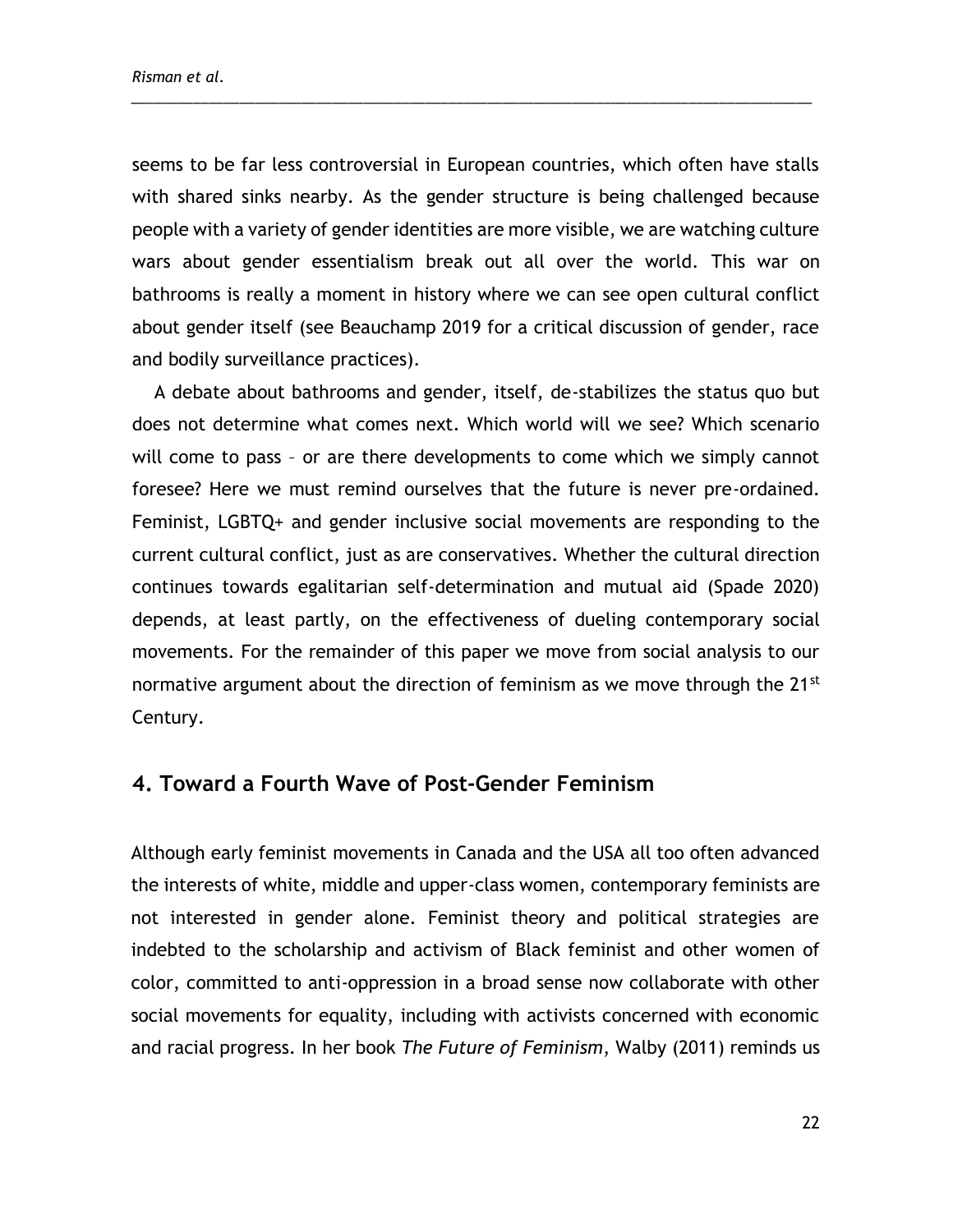that feminism is vital and has made much progress in fighting for women's equality, and for changing stratification structures that include but are not limited to gender. She reminds us that feminist has a long history of collaboration with worker's rights movements. While there is no denying the white supremacy of some early American feminists, feminist ideas that integrate anti-racist and anti-poverty analyses have moved from margin to center in many places, as hooks insisted they should (1981). But has it moved beyond the gender binary?

First wave feminists helped secure white women's rights to access the public sphere. It was many decades before men or women of color had reliable access to the ballot box in the United States. Indigenous women in Canada didn't have the vote until 1960 (see The Canadian Encyclopedia 2022). It was during the leftist social movements of the sixties and seventies that feminists began to argue that the personal was political. The African American feminist lesbian Combahee River Collective (2014) put forth an intersectional analysis during this period of movement organizing. The phrase that "women's rights are human rights", first coined during the Beijing women's conference in 1995, was very influential and used globally by feminists fighting for their own rights across the world (Sperling et al. 2001). Toward the end of the 20<sup>th</sup> Century, in what some refer to as the 3<sup>rd</sup> wave of feminism, women of color brought their own concerns from margin to center of feminism, creating competing feminisms that continue to challenge and enrich our conversations today with the focus on intersecting gender with race, class, sexualities, and national inequalities. While Walby (2011) writes that the next push within feminism should be to shape stronger and more caring social democratic politics, with conservative parties gaining strength across Europe, we hope the progressive social democracies last long enough for feminism to remain mainstreamed within them. And yet, the increasing numbers of non-binary people, and their increasing visibility, requires even more utopian visions for a new vision of tomorrow's feminism.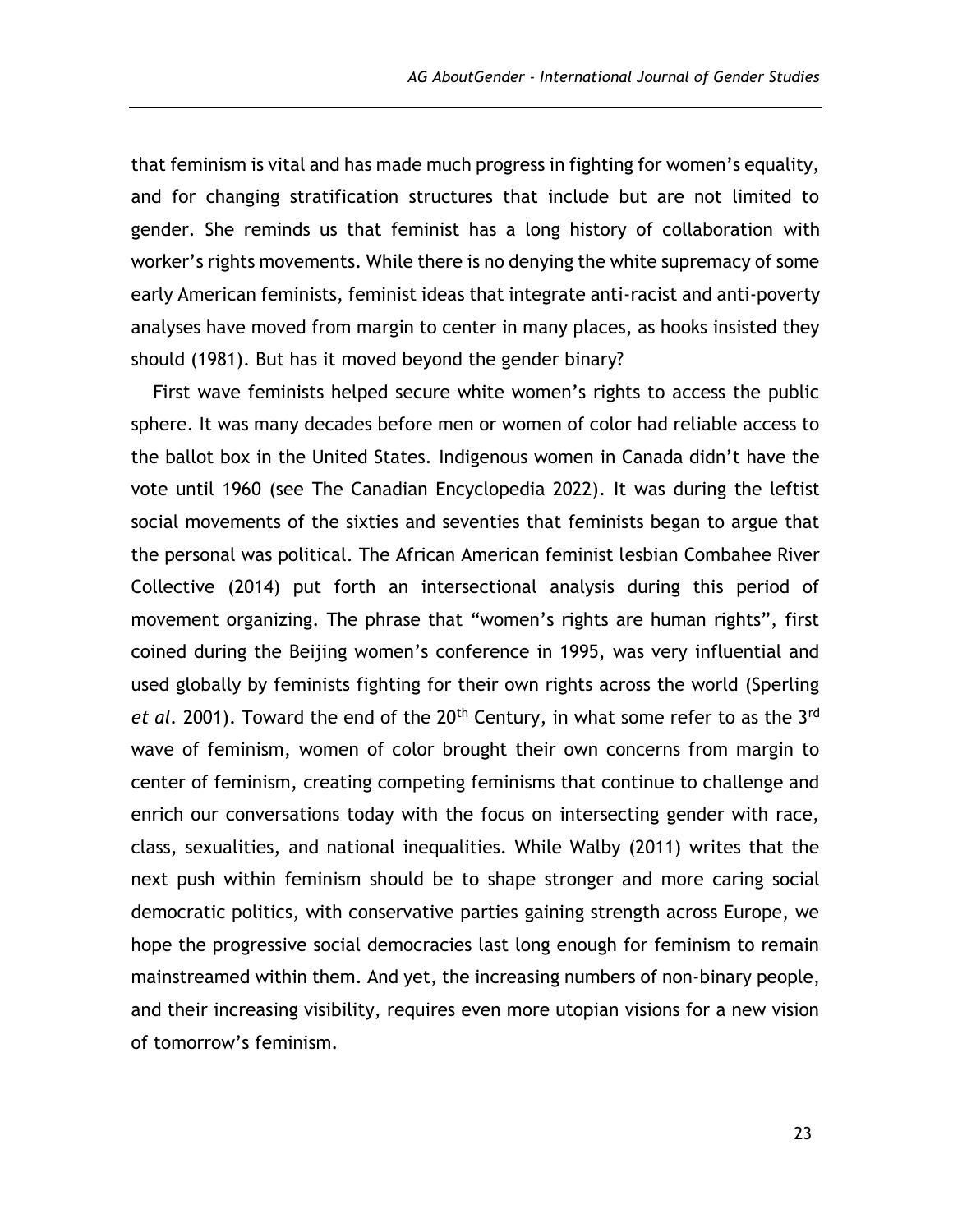### **Conclusion**

Perhaps the most radical challenge to the gender structure in the 21<sup>st</sup> Century has been the growth of (primarily) young people who declare they are neither women nor men but exist outside or between the gender binary. Many traditionalists who endorse gender essentialism simply do not understand the possibility that there could be more than two genders. Transgender women and men who are openly living the gender of their identity and non-binary people who challenge previous notions of sex and gender consistency make them dizzy. The world is indeed at a moment of *Gender Vertigo* (Risman 1998).

\_\_\_\_\_\_\_\_\_\_\_\_\_\_\_\_\_\_\_\_\_\_\_\_\_\_\_\_\_\_\_\_\_\_\_\_\_\_\_\_\_\_\_\_\_\_\_\_\_\_\_\_\_\_\_\_\_\_\_\_\_\_\_\_\_\_\_\_\_\_\_\_\_\_\_\_\_\_\_\_\_\_\_\_\_\_\_\_

As one of us has argued in an earlier book, if we are ever to move forward to a more just world, we must fight for a world where we are truly free from the constraints of expectations tied to the sex we have been assigned at birth (*Ibidem*). We need a movement to overturn gender as a social structure itself. The goal of a world beyond gender is not widely shared, even by women's rights activists. In fact, disagreements among those who share a commitment to gender equality are deep and wide. Some believe that gender is so deeply built into the structures of thought and language that we can never deny it, but must revalue the feminine (Chodorow 1978; Gilligan 1982). Some languages, like English, are relatively easy to de-gender, while those like Italian and Spanish pose far more grammatical challenges. Still the use of the "e" instead of "a" or "o" in Spanish to signify nonbinary people is an attempt to rise to that challenge. Others (e.g. Orloff 2009) argue that gender is so firmly entrenched within personal identities that no democratic process could ever lead to a society that would desire to go beyond gender for the majority. That may be so, but we will never know unless we try.

The feminisms of the past have not critiqued the use of gender as a category itself, but instead built solidarity around various (social constructions of) the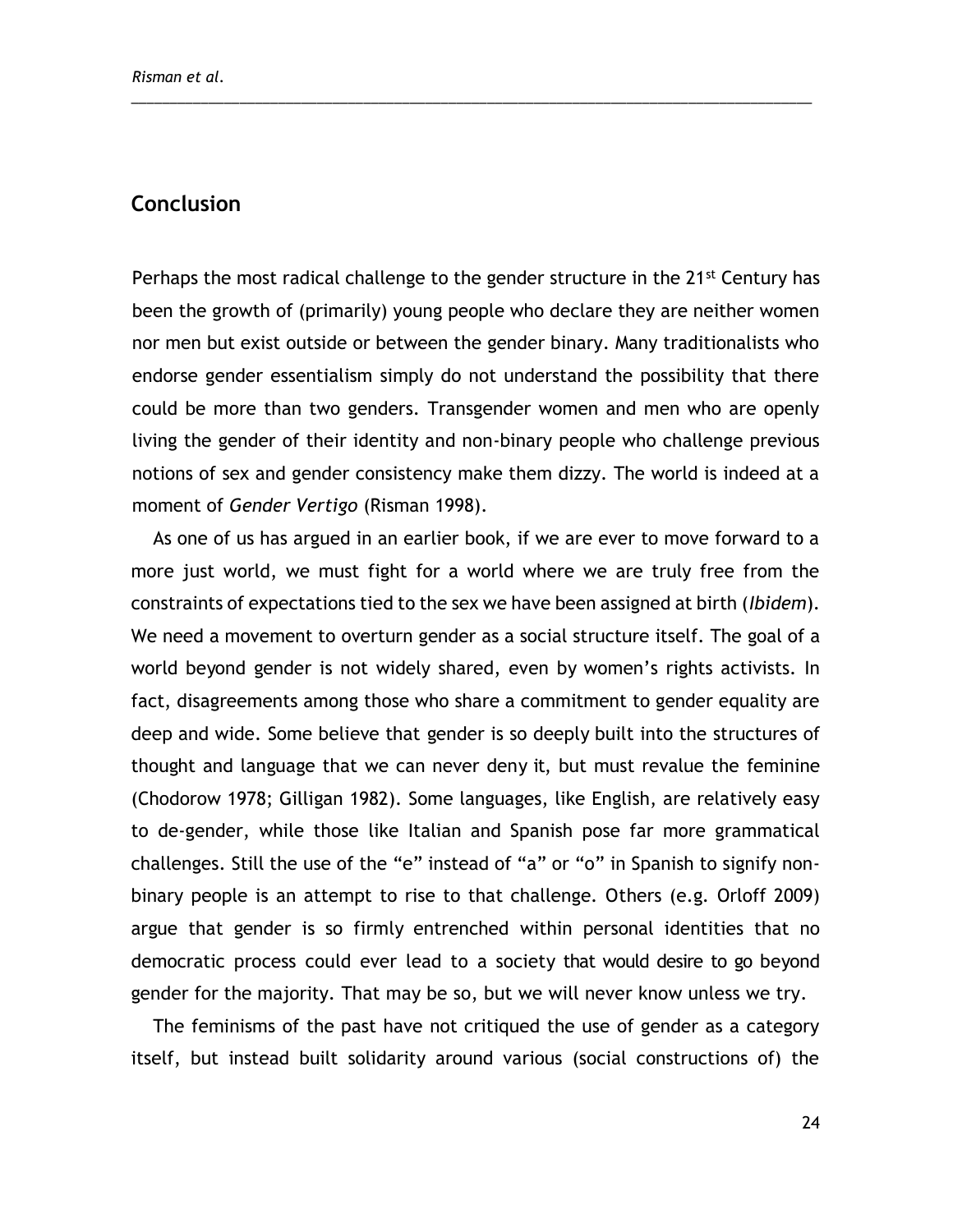category woman. Our hope is to persuade those who have never considered a postgender world as a possibility that the very existence of imposed gender categories at birth oppresses everyone as it imposes differential socialization, and interactional expectations on every young human before they have any selfknowledge at all. There are now sufficient cracks in the foundation of our gender structure, more than enough crisis tendencies, to imagine a movement to dismantle the gender structure. We must create a new and more just society with an intersectional feminism that goes beyond simply integrating women into the maledominated sectors, nor re-valuing what has traditionally been labeled as feminine but rather by banishing the constraints of femininity for females and masculinity for males, to design social organizations for people without regard of the sex they were assigned upon birth. Only then will feminism work for all people, including those who are beyond or between the gender binary.

This utopian vision for a new wave of feminism includes benefits for women and men, and those between the binary but, of course, it is not a blueprint for attacking all injustice. Gender is only one of many dimensions of inequality along which privilege occurs. We must always take into account intersectional domains of inequality (Crenshaw 1991; Collins 2000; McCall 2005) and be mindful that attacking gender inequality will not by itself decrease growing income inequality, racial inequality, xenophobia, or other sources of unearned privilege. Social change movements must engage this complexity. A both/and orientation allows a focus on destabilizing gender while also supporting other ways to address inequality. We offer but one piece of a very complicated puzzle. But each piece of a puzzle matters even if it will take many more pieces to create a more just world.

The traditional goal of feminism has been to eliminate the substantial inequalities between women and men. This is a vital goal and one which we are far from reaching. But still, it is an intermediate goal if we hope for full liberation from gender constraints. Such freedom will only exist when gender is no longer an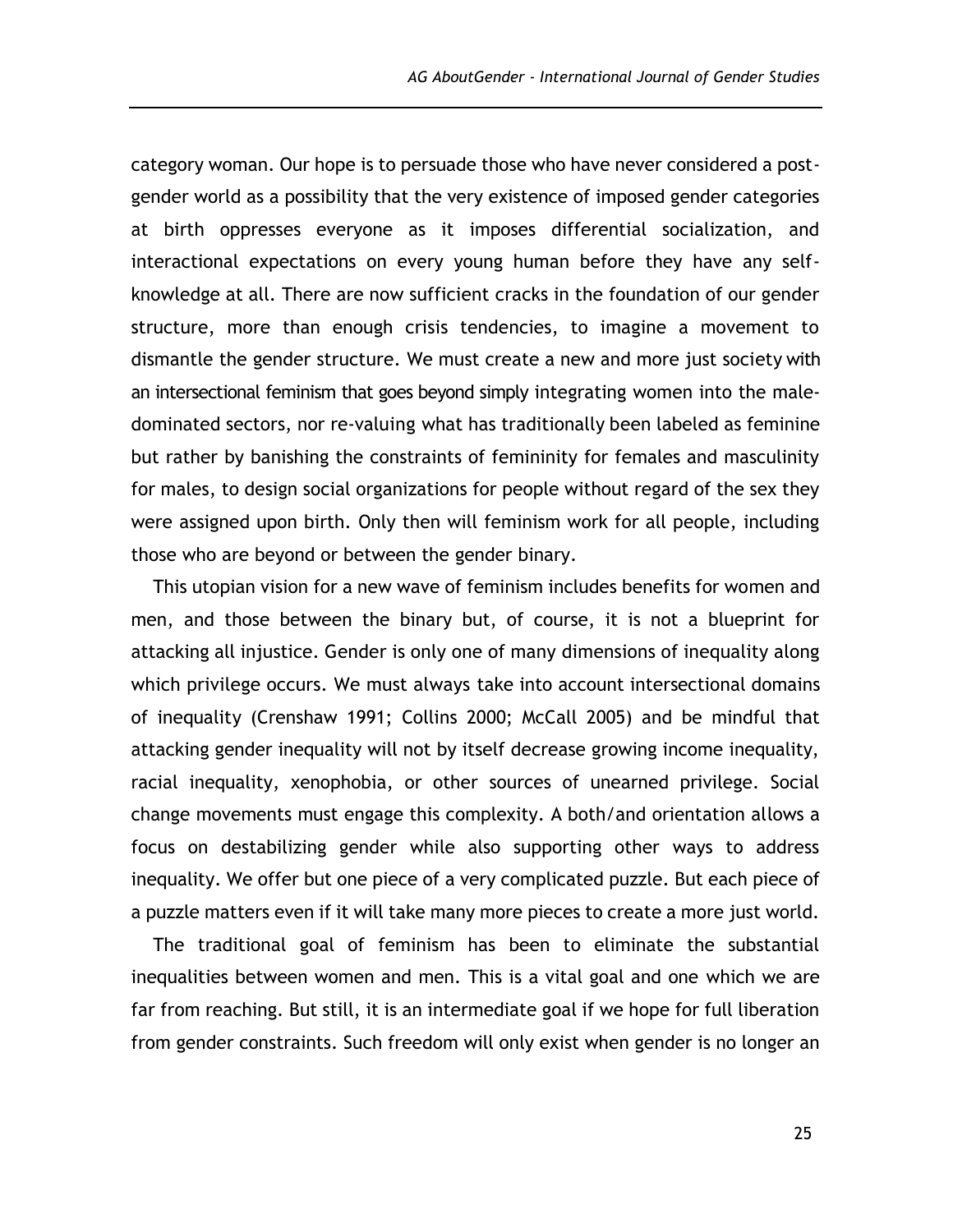important classification category for individuals, no longer a scaffolding for expectations faced during social interaction, no longer a cultural rhetoric supporting inequality and informing racial hierarchies, no longer embedded in social organizations. This argument follows calls for social action by the queer philosopher Miqqi Alicia Gilbert's (2009). In an article entitled *Defeating Bigenderism*, s/he makes a philosophical argument for ending gender as we know it. Gilbert, a regular columnist for Transgender Tapestry, argues that Butler (1999) is right that throughout history people had to perform gender to be intelligible but that is not a logical necessity for meaningful interaction. S/he argues, as has Lorber before him/her (1994) that the division of the world into the binary of women and men is what allows sexism to exist. Gilbert (2009, 98) argues that "the banishment of bigenderism and heteronormativity would logically eliminate homophobia and transphobia".

\_\_\_\_\_\_\_\_\_\_\_\_\_\_\_\_\_\_\_\_\_\_\_\_\_\_\_\_\_\_\_\_\_\_\_\_\_\_\_\_\_\_\_\_\_\_\_\_\_\_\_\_\_\_\_\_\_\_\_\_\_\_\_\_\_\_\_\_\_\_\_\_\_\_\_\_\_\_\_\_\_\_\_\_\_\_\_\_

Nicholas (2014) furthers Gilbert's argument with their discussion of queer postgender ethics. Nicholas argues that only a society without reified gender and sexual identities holds the possibility for individuals to construct themselves freely. While Nicholas, Gilbert, Lorber and others have written about the need to end gender as we know it, thus far, such writings have not led to or been paralleled by a social movement to dismantle gender. While others have fought for gender equality, and for the right to live in one's authentic gender, there has yet to be a social movement to dismantle *gender as a social structure,* to envision a society where, as philosopher Susan Okin has written (1989, 171), "one's sex would have no more relevance than one's eye color or the length of one's toes".

What would a strategy look like for a social movement to end gender as a social structure? First, at the individual level, let us encourage what has already begun with the explosion of the sex and gender binary categories. Gender categories must expand to include anyone who wants to own them, whether so labelled at birth or not. With today's medical technology, people can create bodies to display the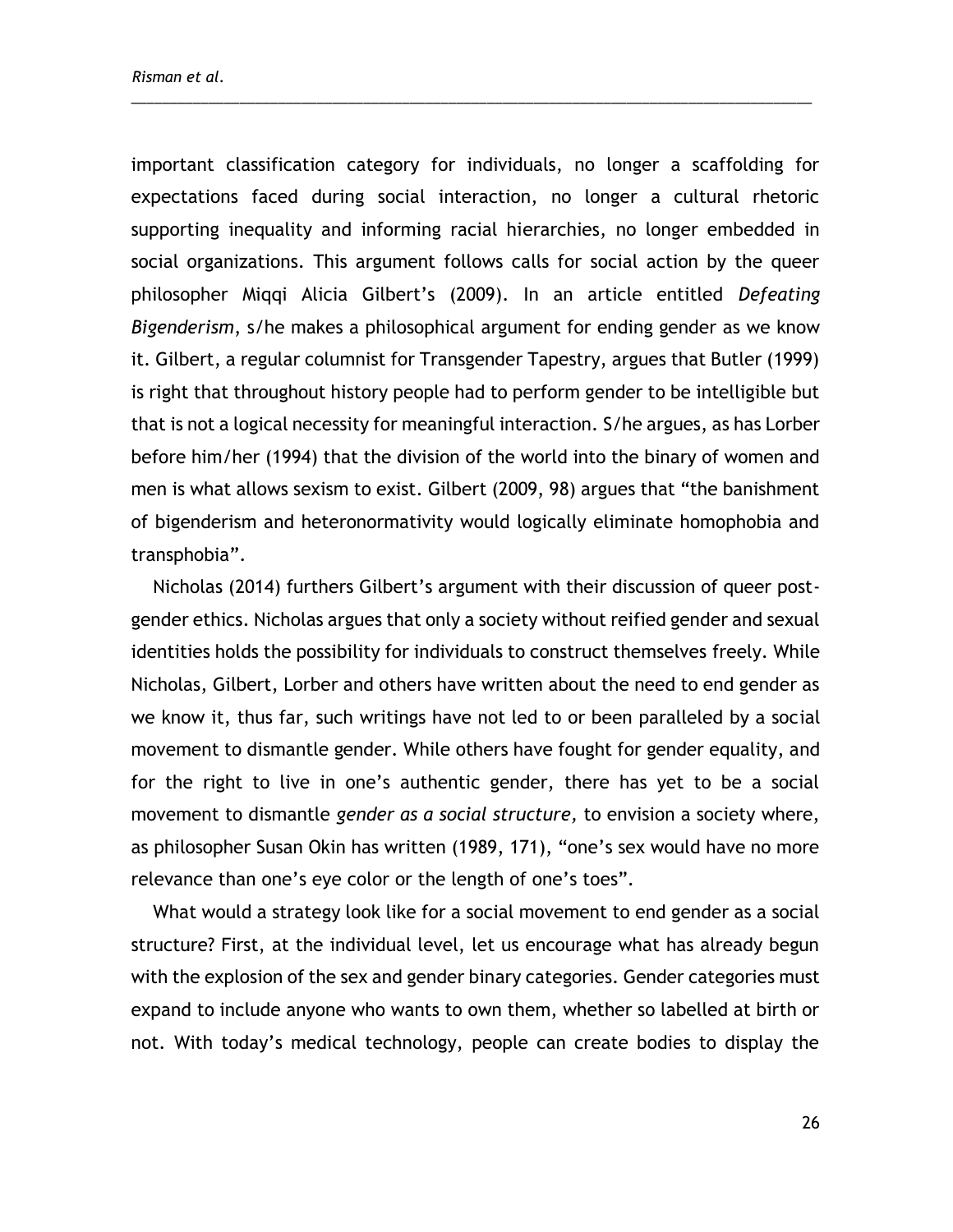gender they own. In our own interviews we have talked to people who identify as non-binary transgender, non-binary but not transgender, agender and pangender. Some of these people desire to modify their bodies, and others do not. At the individual level, when a thousand identities bloom, the binary gender structure cracks ever more deeply. How many identities will remain over time is an empirical question, as to their importance in a world without *gender as a structure*, but that is a research project for the future, perhaps for the  $23<sup>rd</sup>$  Century. At the interactional level, we must cease and desist to have any expectations for people because of their sex category or gender identity. This will not be easy, we have yet to solve the problem of unconscious bias for race or gender, not to mention the penchant for many people with privilege to consciously maintain their own status at the expense of others. However, unless we cease such expectations and reduce the material foundations of racial inequality and sex-segregation that reflects and reinforces them, neither gender nor racial inequality can be overcome. And at the macro level, we not only need gender-free formal rules and regulations, we need to re-design our social organizations so that caretaking and economic labor are no longer incompatible, so that we do not need a gender binary to get the work of caregiving and economic activities accomplished. We need to begin to create a culture of equality that doesn't dichotomize the world into the masculine and the feminine, where no presumptions exist between skills, tastes, presentation of self or competence simply because of sex category or gender identity. A serious jumpstart toward this utopian vision requires a renewed social movement to press for freedom from gender, and to support those who walk the walk in their personal lives. We need to make overt genderism as politically impolite as racism or sexism, at least among those who consider themselves politically leftist. To move beyond a world where *gender is a social structure*, we need to envision a multi-generational strategy that seeks to create a better world for our children (in a collective sense) and their children.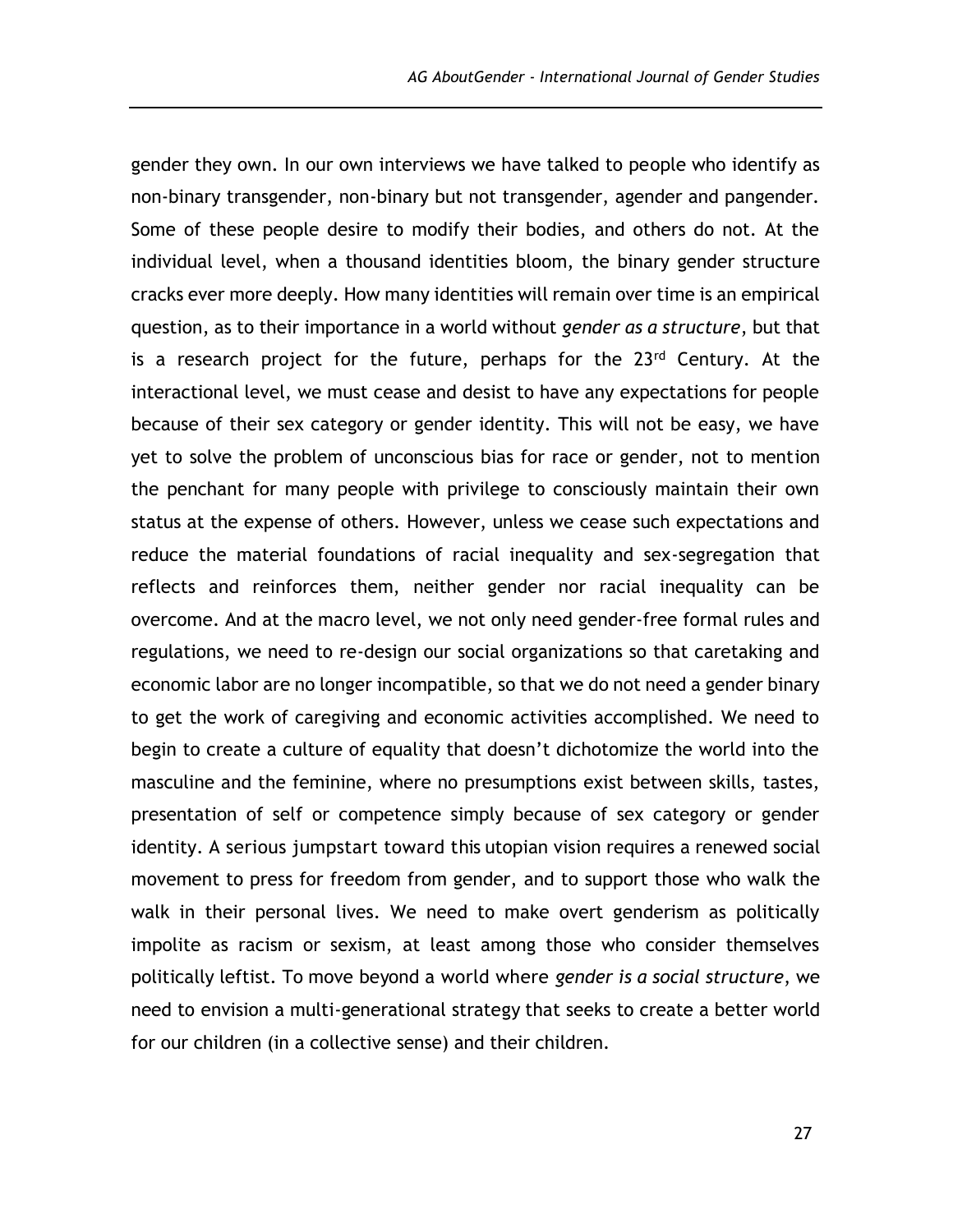We end this paper with a call for a new wave of intersectional feminism, a social movement for a just world, a world beyond gender. We will always have a kaleidoscope of ways to present our bodies, from colorful hair, to dresses, to ties and jewelry but none of that need to be linked to certain bodies/identities. Let's dream bigger, aim higher, for what seems an impossible goal – a world where people are not forced to live constrained inside one sex or gender category, where expectations for interaction are not based on gender identity, where social life is organized to combine productive paid work with the unpaid but equally important work of social reproduction and caring for our loved ones. And a world where everyone is free to embody traits and selves that are now dichotomized with the concepts of masculinity and femininity. We can imagine a world free from gender itself.

\_\_\_\_\_\_\_\_\_\_\_\_\_\_\_\_\_\_\_\_\_\_\_\_\_\_\_\_\_\_\_\_\_\_\_\_\_\_\_\_\_\_\_\_\_\_\_\_\_\_\_\_\_\_\_\_\_\_\_\_\_\_\_\_\_\_\_\_\_\_\_\_\_\_\_\_\_\_\_\_\_\_\_\_\_\_\_\_

### **References**

- Alfrey, L. and Winddance Twine, F. (2017), Gender-Fluid Geek Girls: Negotiating Inequality Regimes in the Tech Industry, in *Gender & Society*, vol. 31, no. 1, pp. 28-50.
- Beauchamp, T. (2019), *Going Stealth: Transgender Politics and U.S. Surveillance Practices*, Durham, Duke University Press.
- Bridges, T. and Pascoe, C.J. (2014), Hybrid masculinities: New directions in the sociology of men and masculinities, in *Sociology Compass*, vol. 8, no. 3, pp. 246- 258.
- Bucar, E. and Enke, A. (2011), Unlikely Sex Change Capitals of the World: Trinidad, United States, and Tehran, Iran, as Twin Yardsticks of Homonormative Liberalism, in *Feminist Studies*, vol. 37, no. 2, pp. 301-328.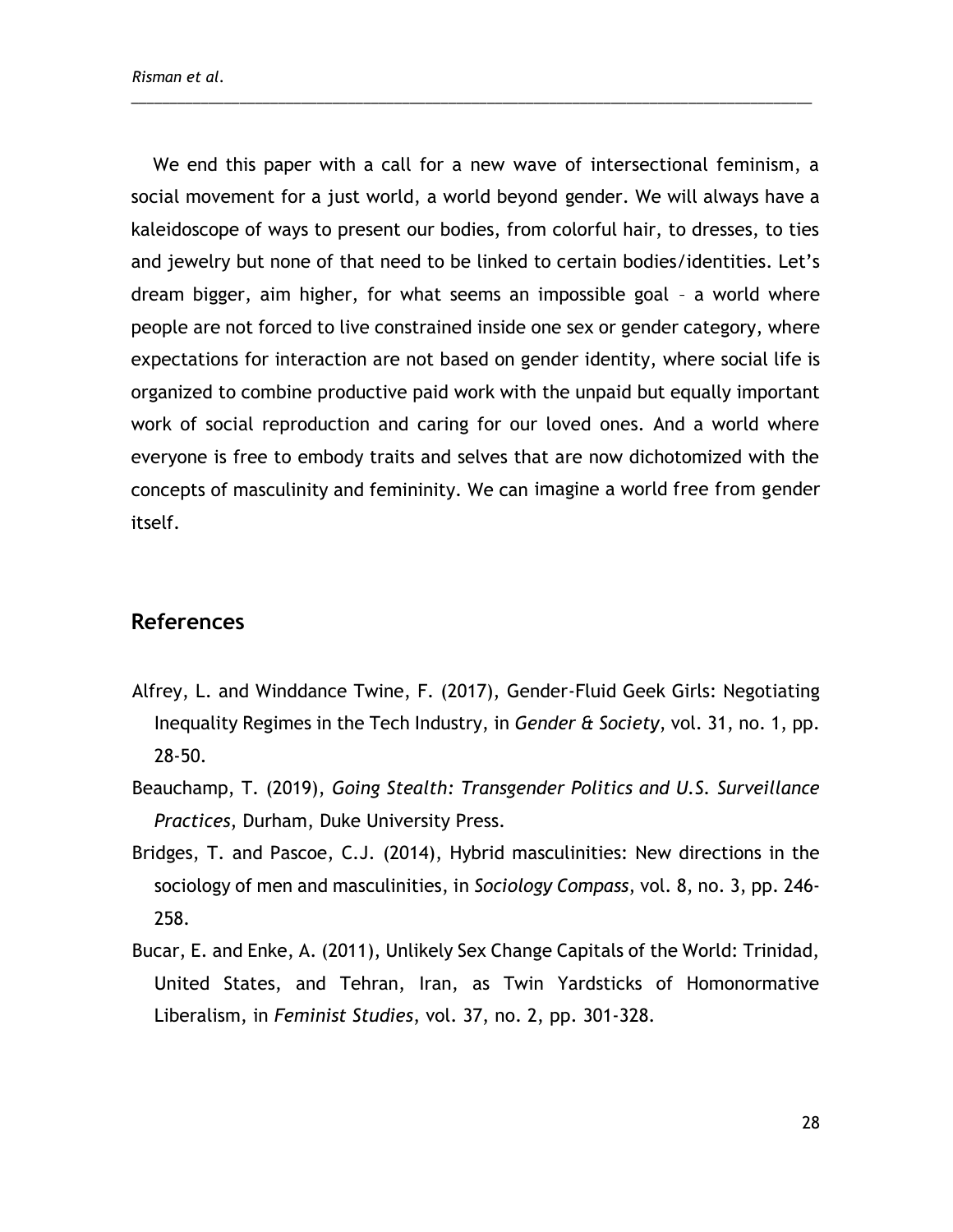- Butler, J. (1999), *Gender Trouble: Feminism and the Subversion of Identity*, New York, Routledge.
- Cech, E.A. (2021), *The Trouble with Passion: How Searing for Fulfilment at Work Fosters Inequality*, Berkeley, University of California Press.
- Charles, M. and Ridgeway, C.L. (2013), Framed by Gender: How Gender Inequality Persists in the Modern World, in *European Sociological Review*, vol. 29, no. 2, pp. 408-410.
- Chatillon, A. and Taylor, V. (2021), Gender and Social Movements, in *Oxford Bibliographies* - [https://www.oxfordbibliographies.com/view/document/obo-](https://www.oxfordbibliographies.com/view/document/obo-9780199756384/)[9780199756384/o](https://www.oxfordbibliographies.com/view/document/obo-9780199756384/)bo-9780199756384-0253.xml.
- Chodorow, N. (1978), Mothering, Object-Relations, and the Female Oedipal Configuration, in *Feminist Studies*, vol. 4, no. 1, pp. 137-158.
- Collins, P.H. (2000), *Black Feminist Thought: Knowledge, Consciousness, and the Politics of Empowerment*, New York, Routledge.
- Collins, P.H. (2004), *Black Sexual Politics: African Americans, Gender, and the New Racism*, New York, Routledge.
- Combahee River Collective (2014), A Black Feminist Statement, in *Women's Studies Quarterly*, vol. 42, no. 3/4, pp. 271-280.
- Compton, D., Meadow, T. and Schilt, K. (2018), *Other, Please Specify: Queer Methods in Sociology*, Berkeley, University of California Press.
- Connell, R. (1987), *Gender and Power: Society, the Person, and Sexual Politics*, Cambridge, Polity Press in association with B. Blackwell.
- Crenshaw, K. (1991), Mapping the Margins: Intersectionality, Identity Politics, and Violence against Women of Color, in *Stanford Law Review*, vol. 43, no. 6, pp. 1241-1299.
- Fausto-Sterling, A. (2000), *Sexing the Body: Gender Politics and the Construction of Sexuality*, New York, Basic Books.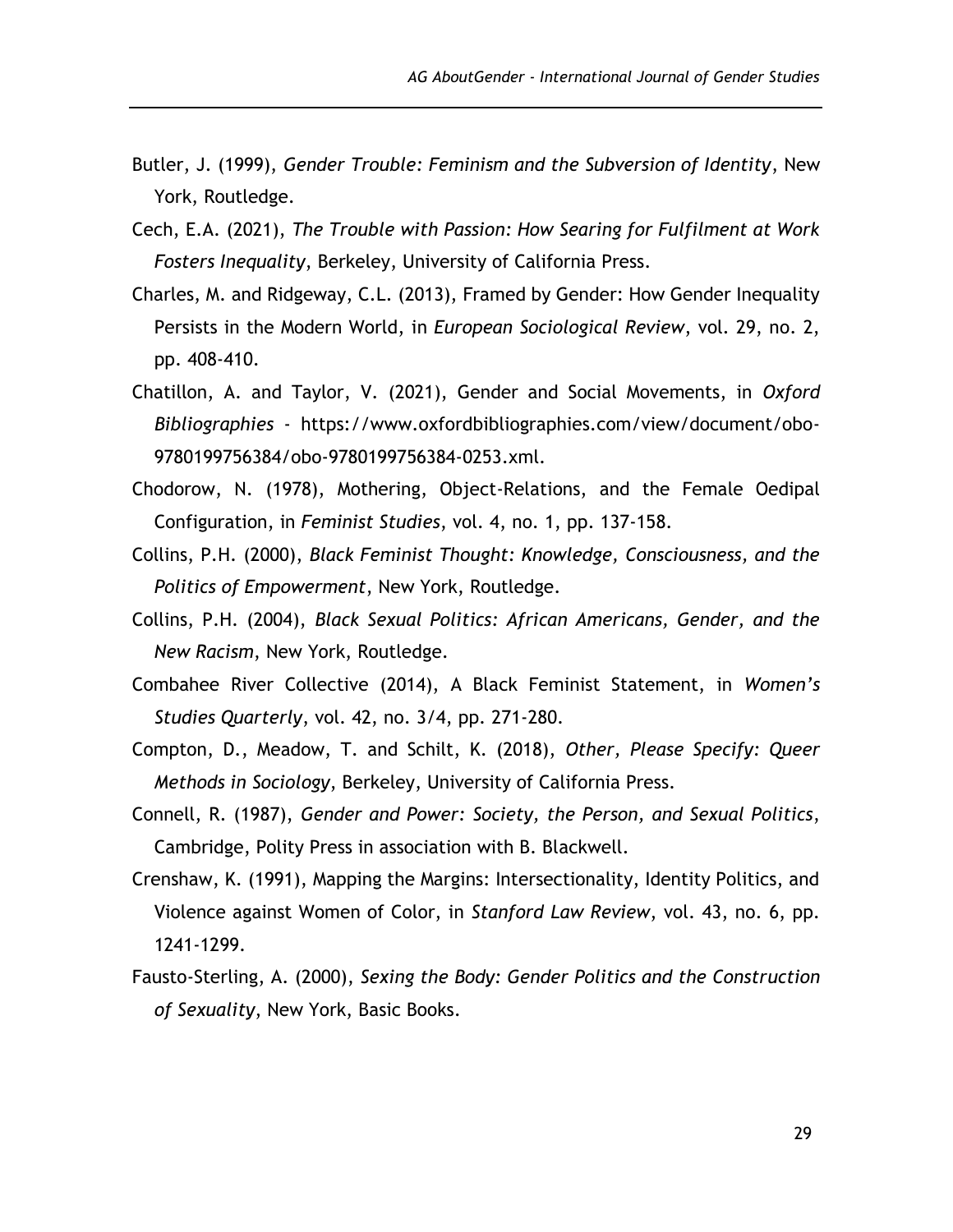Fausto-Sterling, A., Sung, J., Hale, M., Krishna, G. and Lin, M. (2020), *Embodying Gender/Sex Identity during Infancy: A Theory and Preliminary Findings* [https://doi.org/10.31219/osf.io/ysrjk.](https://doi.org/10.31219/osf.io/ysrjk)

- Flores, A.R., Herman, J.L., Gates, G.J. and Brown, T.N.T. (2016), How Many Adults Identify as Transgender in the United States? https://williamsinstitute.law.ucla. edu/publications/trans-adults-unitedstates/.
- Ghaziani, A. and Brim. M. (2019), *Imagining Queer Methods*, New York, New York University Press.
- Giddens, A. (1986), *The Constitution of Society: Outline of the Theory of Structuration*, Berkeley, University of California Press.
- Gilbert, M.A. (2009), Defeating Bigenderism: Changing Gender Assumptions in the Twenty-First Century, in *Hypatia*, vol. 24, no. 3, pp. 93-112.
- Gilligan, C. (1982), New Maps of Development: New Visions of Maturity, in *American Journal of Orthopsychiatry*, vol. 52, no. 2, pp. 199-212.
- Gonsalves, T. (2020), Gender Identity, the Sexed Body, and the Medical Making of Transgender, in *Gender & Society*, vol. 34, no. 6, pp. 1005-1033.
- Halberstam, J. (1998), *Female Masculinity*, Durham, Duke University Press.
- Hebblethwaite, C. (2011), Sweden's "gender-Neutral" Pre-School, in *BBC News*, July 8 2011.
- Hellen, M. (2009), Transgender Children in Schools, in *Liminalis: Journal for Sex/Gender Emancipation and Resistance*, no. 03/2009, pp. 81-99.
- hooks, b. (1981), *Ain't I a Woman: Black Women and Feminism*, Boston, South End Press.
- International Society of Aesthetic Plastic Surgery (2020), *ISAPS 2019 Global Survey Press Release* - [https://www.isaps.org/medical-professionals/isaps-global](https://www.isaps.org/medical-professionals/isaps-global-statistics/)[statistics/.](https://www.isaps.org/medical-professionals/isaps-global-statistics/)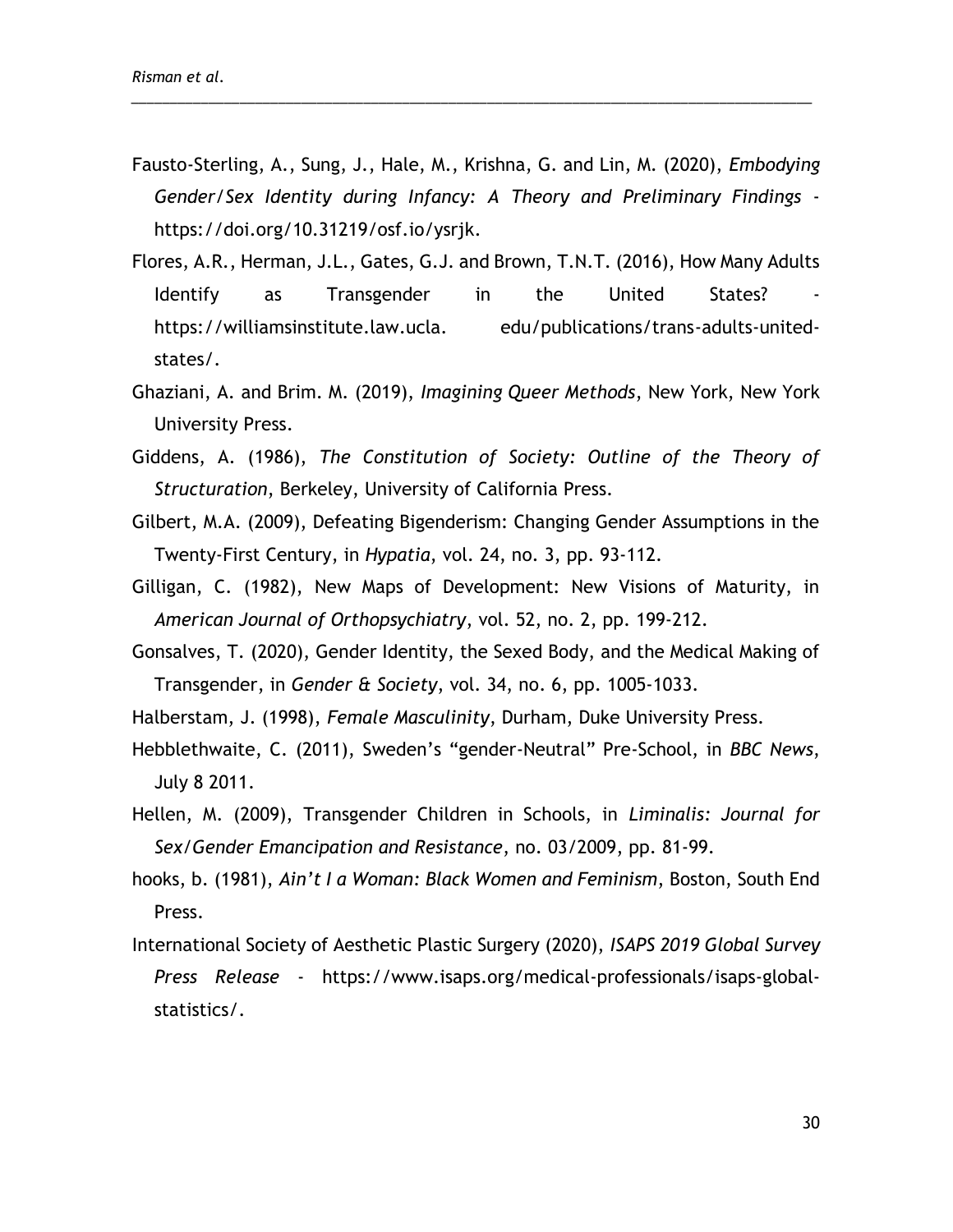- Kane, E.W. (2012), *Gender Trap, The: Parents and the Pitfalls of Raising Boys and Girls*, New York, New York University Press.
- Kanter, R.M. (1979), Power Failure in Management Circuits, in *Harvard Business Review*, vol. 57, no. 4, pp. 65-75.
- Lagerwerf, L. (1990), African Women Doing Theology, in *Exchange*, no. 19, pp. 11- 68.
- López, N. and Hogan, H. (2021), What's Your Street Race? The Urgency of Critical Race Theory and Intersectionality as Lenses for Revising the U.S. Office of Management and Budget Guidelines, Census and Administrative Data in Latinx Communities and Beyond, in *Genealogy*, vol. 5, no. 3, p. 75.
- Lorber, J. (1994), *Paradoxes of Gender*, New Haven, Yale University Press.
- Lowe, L. (2015), *The Intimacies of Four Continents*, Durham, Duke University Press.
- Macionis, J. and Gerber, L. (2010), "Chapter 3: Culture", in *Sociology*, 7th ed., Toronto, Pearson Canada Inc.
- Mapuranga, T. (2013), Bargaining with Patriarchy? Women Pentecostal Leaders in Zimbabwe, in *Fieldwork in Religion*, vol. 8, no. 1, pp. 74-91.
- McCall, L. (2005), The Complexity of Intersectionality, in *Signs*, vol. 30, no. 3, pp. 1771-1800.
- Menon, A. (2017), Reconstructing Race and Gender in American cosmetic surgery, in *Ethnic and Racial Studies*, vol. 40, no. 4, pp.597-616.
- Messner, M.A. (1989), Masculinities and Athletic Careers, in Gender & Society, vol. 3, no. 1, pp. 71-88.
- National Academy of Sciences (2022), Measuring Sex Gender Identity and Sexual Orientation for the National Institutes of Health [https://www.nationalacademies.org/our-work/measuring-sex-gender-identity](https://www.nationalacademies.org/our-work/measuring-sex-gender-identity-and-sexual-orientation-for-the-national-institutes-of-health)[and-sexual-orientation-for-the-national-institutes-of-health](https://www.nationalacademies.org/our-work/measuring-sex-gender-identity-and-sexual-orientation-for-the-national-institutes-of-health) (retrieved 10 April 2022).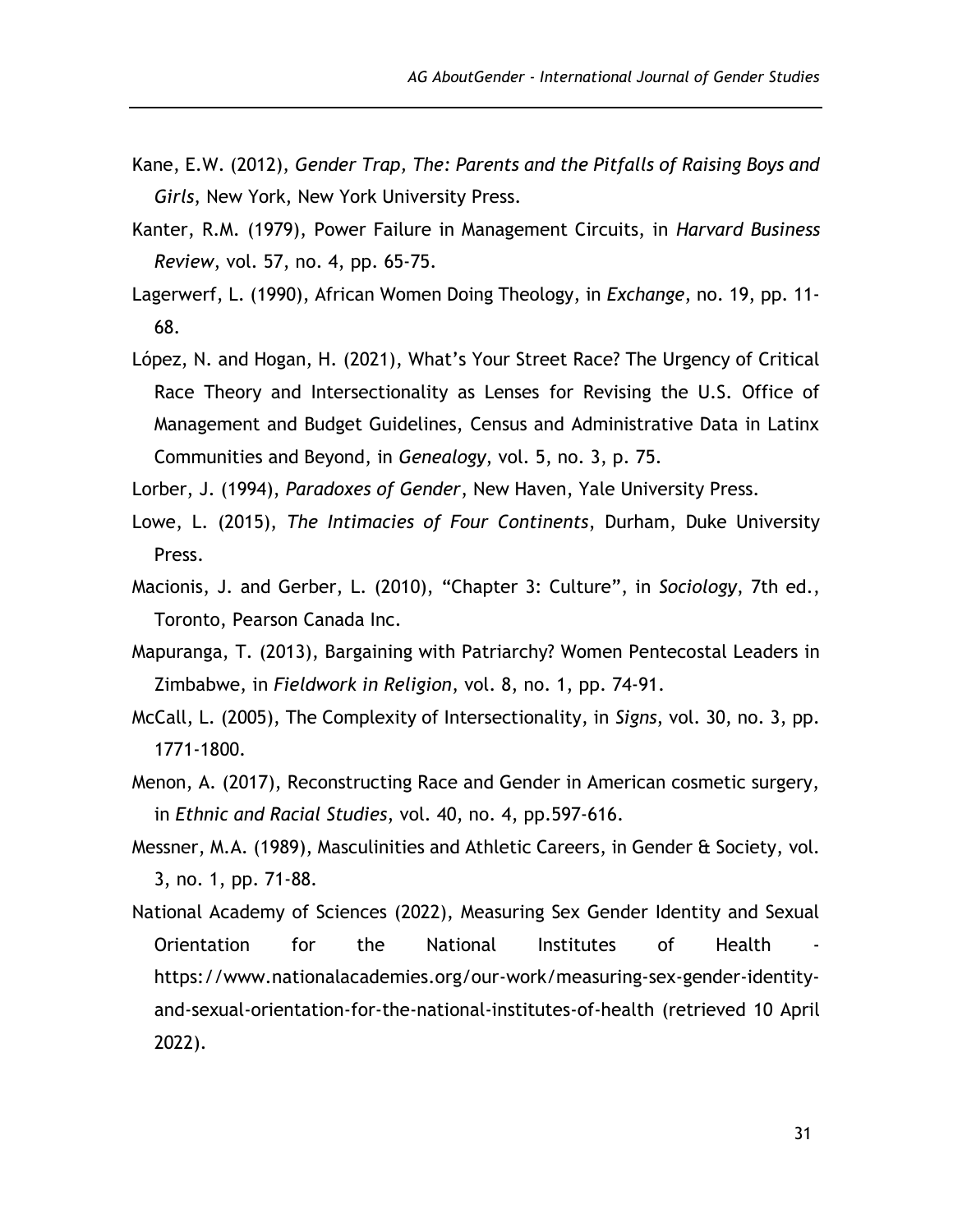Nicholas, L. (2014), *Queer Post-Gender Ethics: The Shape of Selves to Come*, Houndmills, Basingstoke, Hampshire, Palgrave Macmillan.

- Okin, S.M. (1989), *Justice, Gender, and the Family*, New York, Basic Books.
- Orloff, A.S. (2009), Gendering the Comparative Analysis of Welfare States: An Unfinished Agenda, in *Sociological Theory*, vol. 27, no. 3, pp. 317-343.
- Padavic, I. and Reskin, B. (2002), *Women and Men at Work*, Newbury Park, Sage Publications.
- Ridgeway, C.L. (2011), *Framed by Gender: How Gender Inequality Persists in the Modern World*, Oxford, Oxford University Press.
- Risman, B.J. (2018a), *Where the Millennials Will Take Us: A New Generation Wrestles with the Gender Structure*, Oxford, Oxford University Press.
- Risman, B.J. (2018b), "Gender as a Social Structure", in B.J. Risman, C. Froyum and W. Scarborough (eds. by), *Handbook on the Sociology of Gender*, Springer International Publishers, pp. 19-44.
- Risman, B.J. (2012), Gender as a Social Structure: Crossing Disciplinary Boundaries to Advance Science and Equality, in *AboutGender*, vol. 1, no. 2, pp. 1-29.
- Risman, B.J. (2004), Gender as a Social Structure: Theory Wrestling with Activism, in *Gender & Society*, vol. 18, no. 4, pp. 429-450.
- Risman, B.J. (1998), *Gender Vertigo: American Families in Transition*, New Haven, Yale University Press.
- Risman, B.J., Myers, K. and Sin, R. (2018), "Limitations of the Neoliberal Turn in Gender Theory: (Re)Turning to Gender as a Social Structure", in J.W. Messerschmidt, P.Y. Martin, M.A. Messner and R. Connell (eds. by), *Gender Reckonings. New Social Theory and Research*, New York, New York University Press, pp. 277-296.
- Risman, B.J. and Davis, G. (2013), From Sex Roles to Gender Structure, in *Current Sociology*, vol. 61, no. 5-6, pp. 733-755.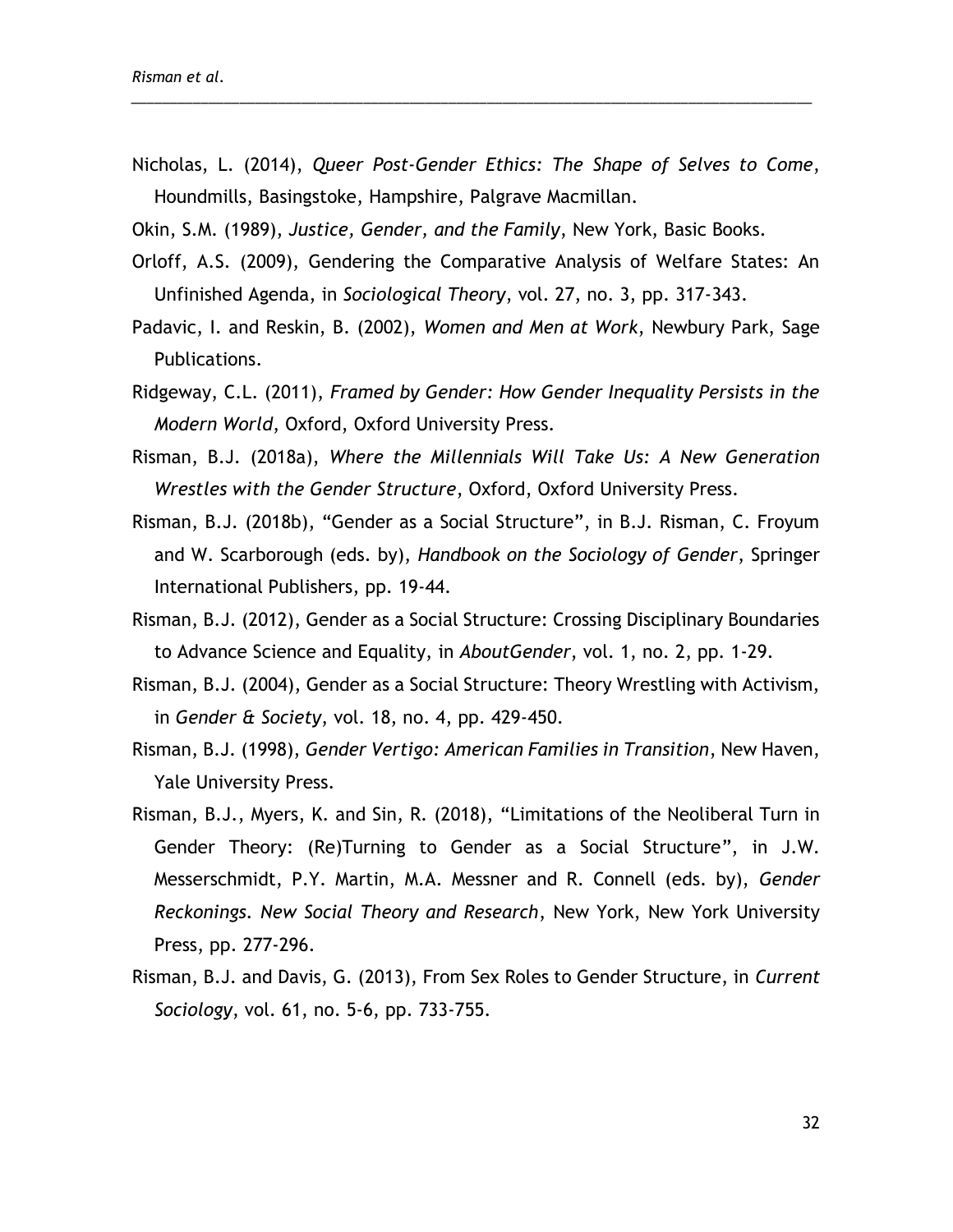- Russell, H. (2021), Lego to Remove Gender Bias from Its Toys after Findings of Child Survey, in *The Guardian*, October 10.
- Schilt, K. and Westbrook, L. (2015), Bathroom Battlegrounds and Penis Panics, in *Contexts*, vol. 14, no. 3, pp. 26-31.
- Sendén, M.G., Renström, E. and Lindqvist, A. (2021), Pronouns Beyond the Binary: The Change of Attitudes and Use Over Time, in *Gender & Society*, vol. 35, no. 4, pp. 588-615.
- Sharrow, E.A. (2021), Sports, Transgender Rights and the Bodily Politics of Cisgender Supremacy, in *Laws*, vol. 10, no. 3, p. 63.
- Shuster, S.M. (2021), *Trans Medicine: The Emergence and Practice of Treating Gender*, New York, New York University Press.
- Smelser, N.J. (1988), *Handbook of Sociology*, Newbury Park, Sage Publications.
- Smith, D.E. (1979), On Sociological Description: A Method from Marx, in *Human Studies*, vol. 4, no. 1, pp. 313-337.
- Spade, D. (2011), *Normal Life: Administrative Violence, Critical Trans Politics, and the Limits of Law*, Brooklyn, South End Press.
- Spade, D. (2020), *Mutual Aid: Building Solidarity during This Crisis (and the Next)*, London, Verso.
- Sperling, V., Marx Ferree, M. and Risman, B.J. (2001), Constructing Global Feminism: Transnational Advocacy Networks and Russian Women's Activism, in *Signs,* vol. 26, no. 4, pp. 1155-1186.
- Stainback, K. and Tomaskovic-Devey, D. (2012), *Documenting Desegregation: Racial and Gender Segregation in Private Sector Employment since the Civil Rights Act*, New York, Russell Sage Foundation.
- Sumerau, J.E., Cragun, R.T. and Mathers, L.A.B. (2016), Contemporary Religion and the Cisgendering of Reality, in *Social Currents*, vol. 3, no. 3, pp. 293-311.